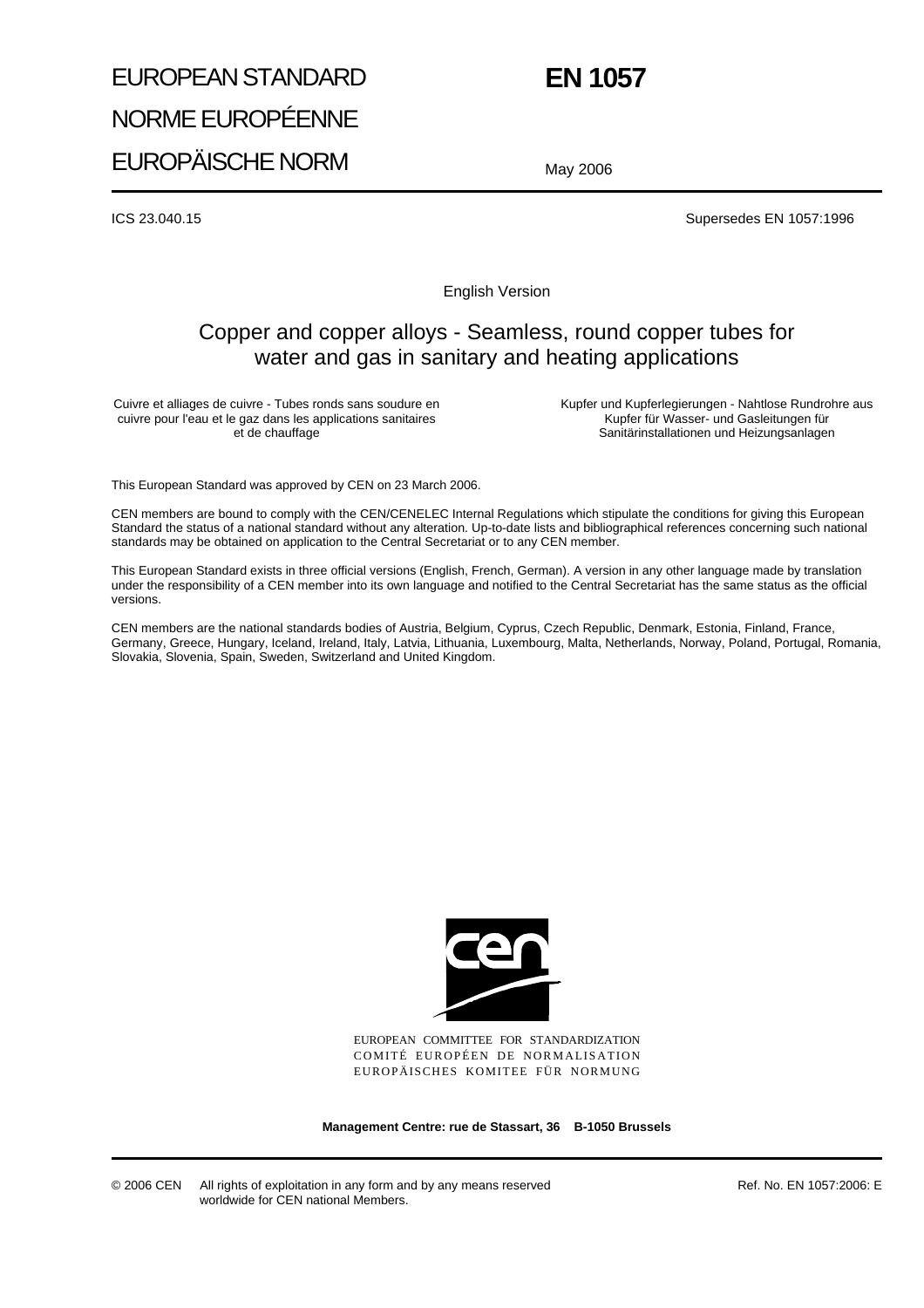# **Contents**

| 1              |  |
|----------------|--|
| $\mathbf{2}$   |  |
| 3              |  |
|                |  |
| 4.1            |  |
| 4.1.1          |  |
| 4.1.2          |  |
| 4.1.3          |  |
| 4.2            |  |
| 4.3            |  |
| 5              |  |
| 6              |  |
| 6.1            |  |
| 6.2            |  |
| 6.3            |  |
| $\overline{7}$ |  |
| 7.1            |  |
| 7.2            |  |
| 7.3            |  |
| 7.3.1          |  |
| 7.3.2          |  |
| 7.3.3          |  |
| 7.3.4          |  |
| 7.3.5          |  |
| 7.4<br>7.5     |  |
| 7.6            |  |
| 7.7            |  |
| 7.8            |  |
|                |  |
| 8<br>8.1       |  |
| 8.2            |  |
| 8.2.1          |  |
| 8.2.2          |  |
| 8.3            |  |
| 8.3.1          |  |
| 8.3.2          |  |
| 8.3.3          |  |
| 9              |  |
| 10             |  |
| 10.1           |  |
| 10.2           |  |
| 10.3           |  |
| 10.4           |  |
| 10.5           |  |
| 10.6           |  |
| 10.7           |  |
| 10.8           |  |
| 10.9<br>10.10  |  |
|                |  |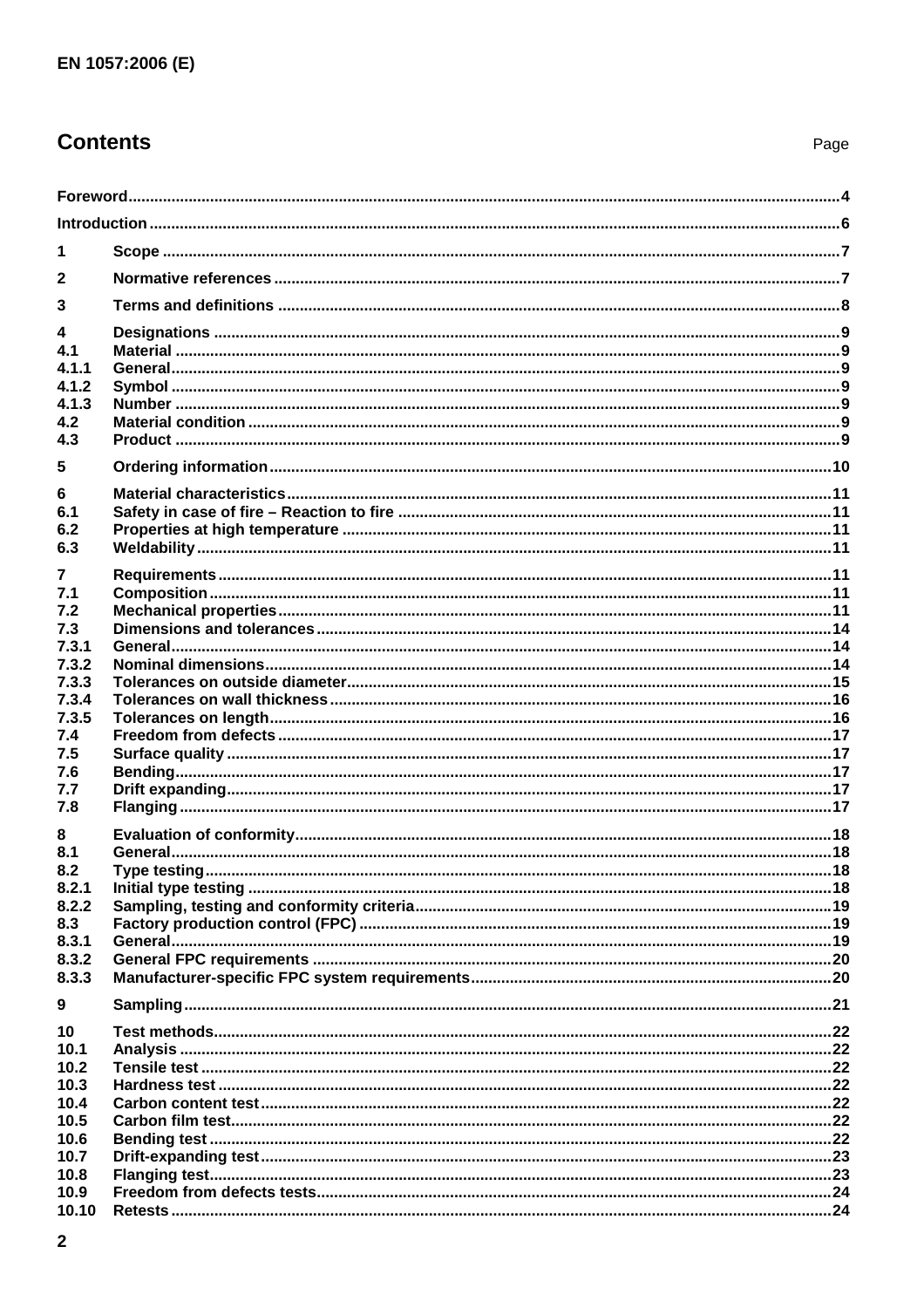| 11                   |                                                                                                   |  |
|----------------------|---------------------------------------------------------------------------------------------------|--|
| 12<br>12.1<br>12.2   |                                                                                                   |  |
|                      | Annex A (normative) Standardized dimensions for reconsideration at a future revision26            |  |
| B.1<br>B.2<br>B.3    |                                                                                                   |  |
| C.1<br>C.2<br>C.3    |                                                                                                   |  |
| ZA.1<br>ZA.2<br>ZA.3 | Annex ZA (informative) Clauses of this European Standard addressing the provisions of the EU      |  |
|                      | Annex ZB (informative) Relationship between this European Standard and the Essential Requirements |  |
|                      |                                                                                                   |  |

#### **Tables**

| Table 2 - Minimal elongation values for R250 (half hard) material condition tubes13           |  |
|-----------------------------------------------------------------------------------------------|--|
|                                                                                               |  |
|                                                                                               |  |
|                                                                                               |  |
|                                                                                               |  |
|                                                                                               |  |
|                                                                                               |  |
|                                                                                               |  |
|                                                                                               |  |
|                                                                                               |  |
|                                                                                               |  |
|                                                                                               |  |
|                                                                                               |  |
|                                                                                               |  |
| Table ZA.3.1 - Assignment of evaluation of conformity tasks for pipes under system 3 - 1/5 33 |  |
| Table ZA.3.2 - Assignment of evaluation of conformity tasks for pipes under system 4 - 2/5 33 |  |
| Table ZB.1 - Correspondence between this European Standard and Directive 97/23/EC 36          |  |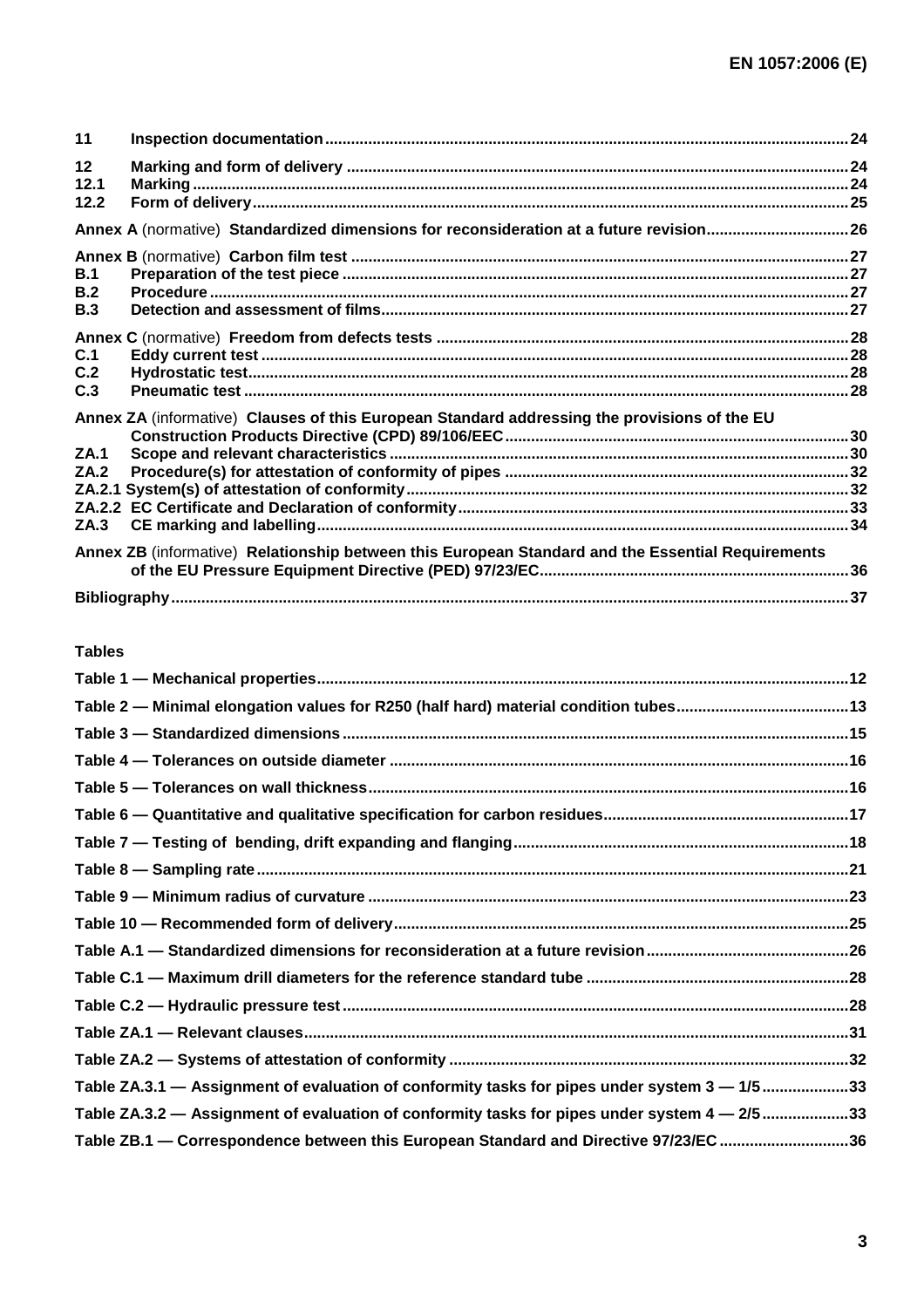# **Foreword**

This document (EN 1057:2006) has been prepared by Technical Committee CEN/TC 133 "Copper and copper alloys", the secretariat of which is held by DIN.

This European Standard shall be given the status of a national standard, either by publication of an identical text or by endorsement, at the latest by November 2006, and conflicting national standards shall be withdrawn at the latest by February 2008.

This document supersedes EN 1057:1996.

Within its programme of work, Technical Committee CEN/TC 133 requested CEN/TC 133/WG 3 "Copper tubes (installation and industrial)" to prepare the revision of the following standard:

EN 1057:1996, *Copper and copper alloys — Seamless, round copper tubes for water and gas in sanitary and heating applications*

This document has been prepared within the framework of two mandates given to CEN by the European Commission and the European Free Trade Association, and supports essential requirements of the EU Construction Products Directive (CPD) 89/106/EEC and the EU Pressure Equipment Directive (PED) 97/23/EC.

For relationship with EU Directives, see informative Annexes ZA and ZB, which are integral parts of this document.

In comparison with the first edition of EN 1057:1996, the following significant technical changes were made:

- harmonization of the standard to the Construction Product Directive (CPD) and to the Pressure Equipment Directive (PED);
- introduction of two new definitions: "permanently marked" and "durably marked":
- updating of the definitions regarding soldering, brazing, fusion welding, braze welding and mean diameter;
- introduction of five new items in Clause 5 "Ordering information" regarding options on tests and documents;
- due to the process of harmonization to the CPD, introduction of three new characteristics in Clause 6 "Material characteristics" inherent to copper material which are not to be tested;
- modification of Table 3 "Standardized dimensions";
- simplification of Table 6 "Quantitative and qualitative specification for carbon residues": Suppression of the residual and potential carbon and application of the thresholds to the total carbon;
- text in Clause 8 "Evaluation of conformity" added due to the process of harmonization to the CPD;
- for permanent and durable markings, specification of their applicability in 12.1 "Marking";
- modification of the table in Annex A, introduction of new diameters and wall thicknesses;
- due to the process of harmonization to the CPD and PED introduction of Annexes ZA and ZB.

This is one of a series of European Standards for copper and copper alloy tubes. Other products are specified as follows:

EN 12449, *Copper and copper alloys — Seamless, round tubes for general purposes*

EN 12450, *Copper and copper alloys — Seamless, round copper capillary tubes*

EN 12451, *Copper and copper alloys — Seamless, round tubes for heat exchangers*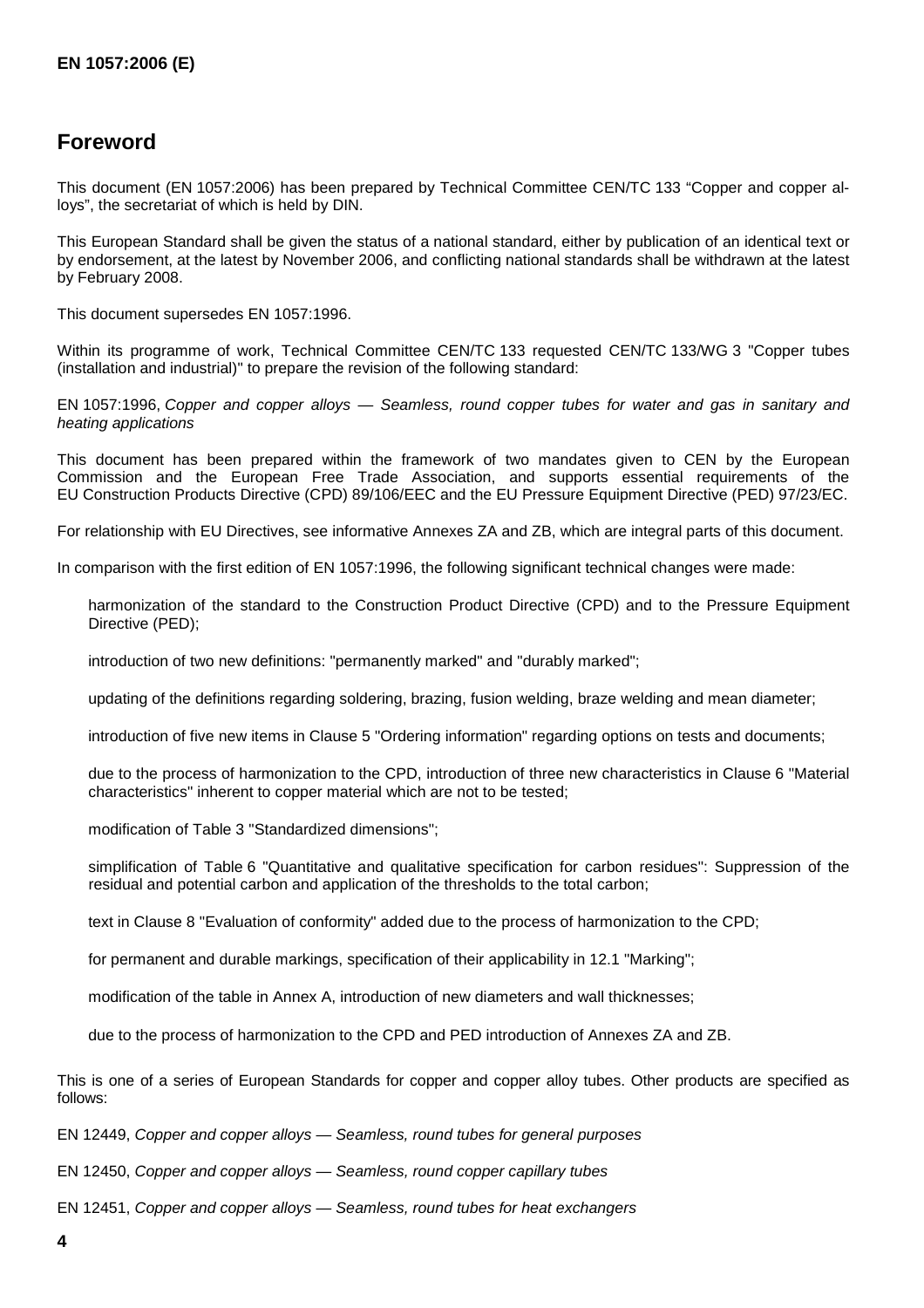EN 12452, *Copper and copper alloys — Rolled, finned, seamless tubes for heat exchangers*

EN 12735-1, *Copper and copper alloys — Seamless, round copper tubes for air conditioning and refrigeration — Part 1: Tubes for piping systems*

EN 12735-2, *Copper and copper alloys — Seamless, round copper tubes for air conditioning and refrigeration — Part 2: Tube*s *for equipment*

EN 13348, *Copper and copper alloys — Seamless, round copper tubes for medical gases or vacuum*

EN 13349, *Copper and copper alloys — Pre-insulated copper tubes with solid covering*

EN 13600, *Copper and copper alloys — Seamless copper tubes for electrical purposes*

According to the CEN/CENELEC Internal Regulations, the national standards organizations of the following countries are bound to implement this European Standard: Austria, Belgium, Cyprus, Czech Republic, Denmark, Estonia, Finland, France, Germany, Greece, Hungary, Iceland, Ireland, Italy, Latvia, Lithuania, Luxembourg, Malta, Netherlands, Norway, Poland, Portugal, Romania, Slovakia, Slovenia, Spain, Sweden, Switzerland and United Kingdom.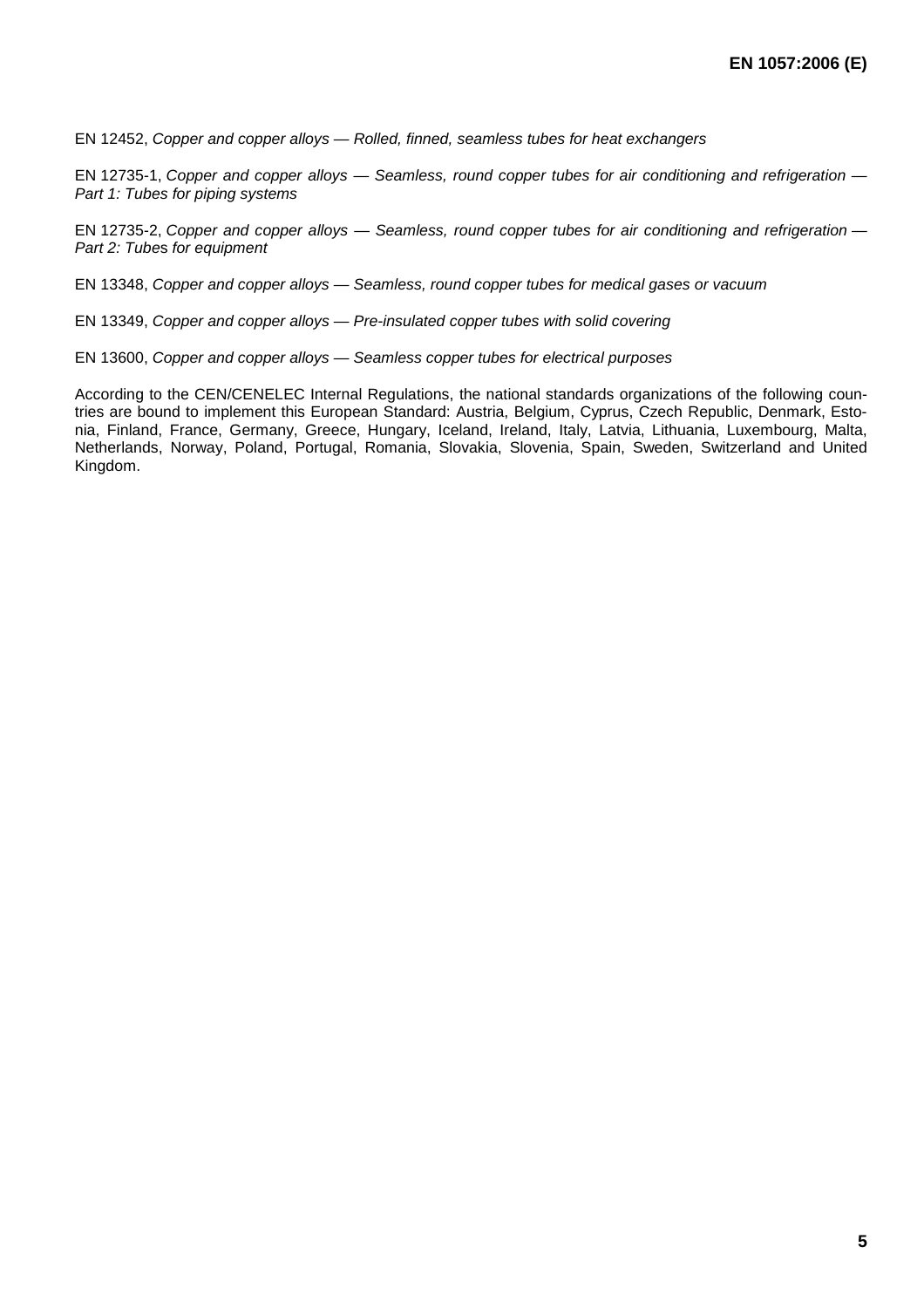# **Introduction**

Products in conformity with this European Standard are considered suitable for drinking water applications subject to either

a) compliance with any national regulations in the country of intended destination; or

b) compliance in due course with the proposed European Acceptance Scheme (EAS) that will introduce common EU requirements for testing for fitness for contact with drinking water. When the EAS is implemented, this European Standard will have added to it a special Annex (Z/EAS) to incorporate the provisions of the EC mandate M/136 and a) will no longer be applicable.

This European Standard provides the basis for the assessment of a manufacturer's production process for products manufactured in accordance with this European Standard. The assessment could be based on initial and continuing surveillance of the factory production control system which could be concurrent with an assessment of the manufacturer's quality management system against EN ISO 9001.

Regulatory marking and the means by which regulatory marking is applied, is dealt with in Annex ZA.

Tubes having an outside diameter of not more than 108 mm are suitable for soldering, brazing or assembling by mechanical compression, collared, push-fit or press fittings. For tubes having an outside diameter of more than 108 mm, assembly should preferably be performed by welding or braze welding.

Reference can be made to this European Standard for tubes intended for other applications or for the transportation of other fluids. In such cases special requirements (for specifications, conditioning or delivery conditions) can be agreed between the purchaser and the supplier.

NOTE Appropriate precautions should be taken if applying insulating/protecting material because it could be detrimental to the copper tube.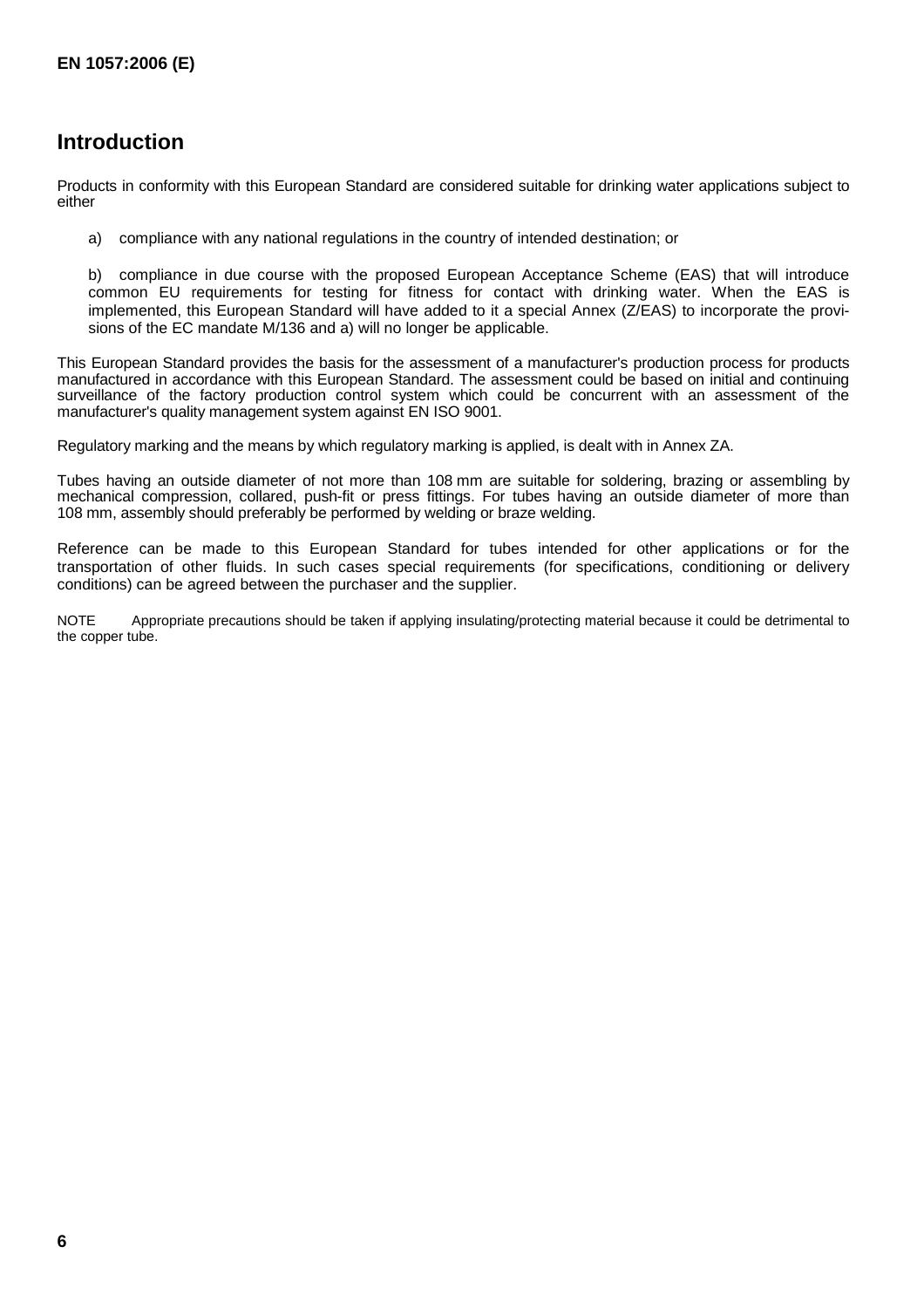## **1 Scope**

This European Standard specifies the requirements, sampling, test methods and conditions of delivery for seamless round copper tubes.

It is applicable to tubes having an outside diameter from 6 mm up to and including 267 mm for:

- distributing networks for hot water and cold water;
- hot water heating systems, including panel heating systems (under-floor, wall, overhead);
- domestic gas and liquid fuel distribution:
- waste water sanitation.

It is also applicable to seamless round copper tubes intended to be pre-insulated before use for any of the above purposes.

## **2 Normative references**

The following referenced documents are indispensable for the application of this document. For dated references, only the edition cited applies. For undated references, the latest edition of the referenced document (including any amendments) applies.

EN 723, *Copper and copper alloys — Combustion method for determination of carbon on the inner surface of copper tubes or fittings*

EN 1971, *Copper and copper alloys — Eddy current test for tubes*

EN 10002-1, *Metallic materials — Tensile testing — Part 1: Method of test at ambient temperature*

EN 10204:2004, *Metallic products — Types of inspection documents*

EN ISO 8491, *Metallic materials — Tube (in full section) — Bend test (ISO 8491:1998)*

EN ISO 8493, *Metallic materials — Tube — Drift-expanding test (ISO 8493:1998)*

EN ISO 8494, *Metallic materials — Tube — Flanging test (ISO 8494:1998)*

EN ISO 6507-1, *Metallic materials — Vickers hardness test — Part 1: Test method (ISO 6507-1:2005)*

EN ISO 9001, *Quality management systems — Requirements (ISO 9001:2000)* 

ISO 1553, *Unalloyed copper containing not less than 99,90 % of copper — Determination of copper content — Electrolytic method*

ISO 4741, *Copper and copper alloys — Determination of phosphorus content — Molybdovanadate spectrometric method* 

NOTE Informative references to documents used in the preparation of this standard, and cited at the appropriate places in the text, are listed in the Bibliography.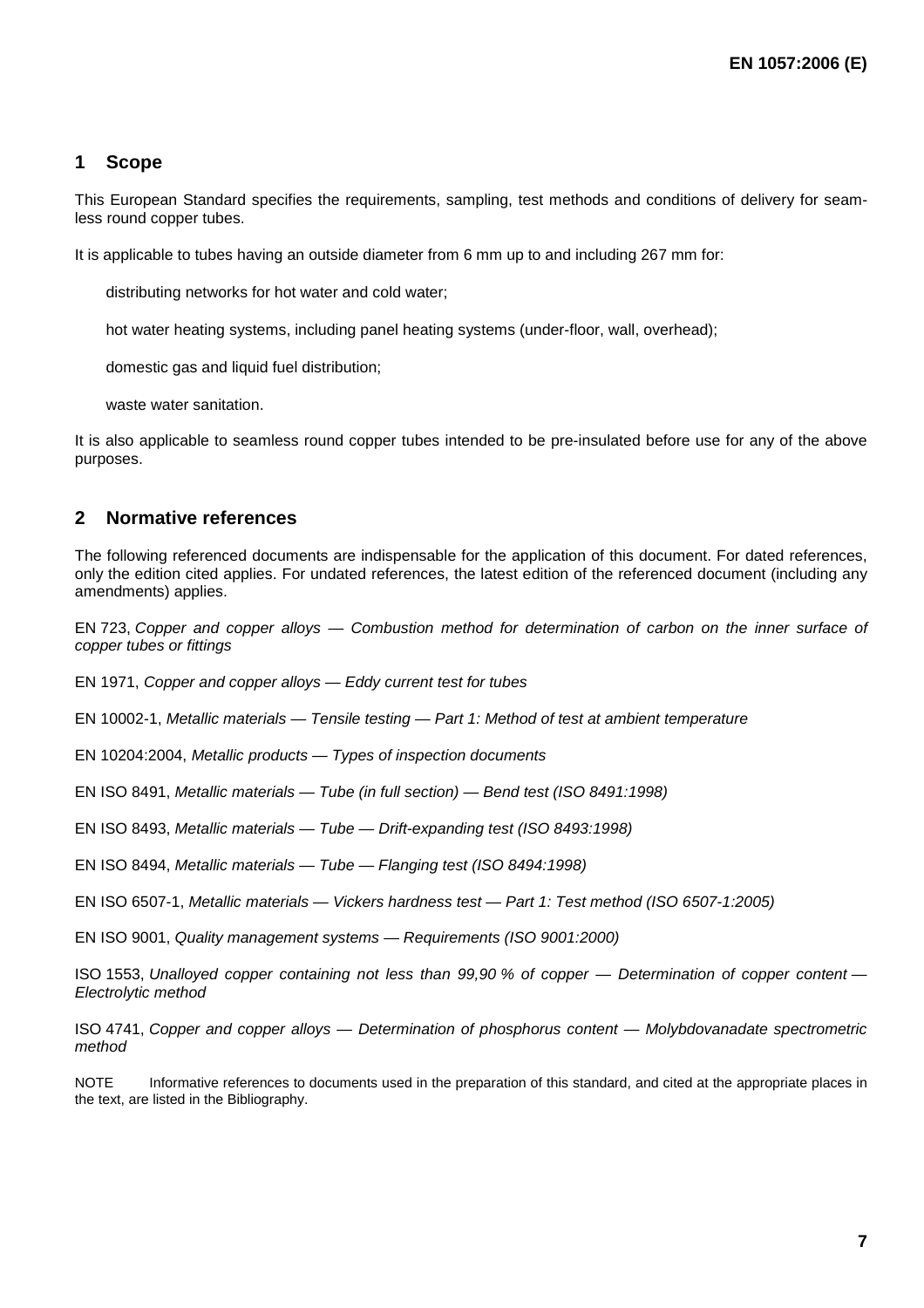## **3 Terms and definitions**

For the purposes of this document, the following terms and definitions apply.

#### **3.1**

#### **seamless round copper tube**

hollow semi-finished product, circular in cross-section, made of copper, having a uniform wall thickness, which at all stages of production has a continuous periphery

#### **3.2**

#### **soldering/brazing**

joining process in which, during or after heating, molten filler metal is drawn into or retained in the space between closely adjacent surfaces of the parts to be joined by capillary attraction

#### **3.2.1**

**soldering** soft soldering joining process using filler metal with a liquidus temperature of 450 °C or less

[ISO 857-2:2005]

#### **3.2.2**

**brazing**  hard soldering joining process using filler metal with a liquidus temperature above 450 °C

[ISO 857-2:2005]

#### **3.3**

#### **fusion welding**

welding without application of outer force in which the facing surface(s) has (have) to be molten; usually, but not necessarily, molten filler metal is added

[ISO 857-1:1998]

#### **3.4**

#### **braze welding**

method of welding by using a filler metal that liquefies above 450 °C and below the solid state of the base metals. Unlike brazing, in braze welding, the filler metal is not distributed in the joint by capillary action

#### **3.5**

#### **mean diameter**

arithmetical mean of the maximum and minimum outside diameters through the same cross-section of the tube

#### **3.6**

#### **deviation from circular form**

difference between the maximum and minimum outside diameters measured at any one cross-section of the tube

## **3.7**

## **deviation from concentricity**

half of the difference between the maximum and minimum wall thicknesses at the same cross-section of the tube

#### **3.8**

#### **production batch**

definite quantity of products of the same form, the same material condition and the same cross-sectional dimensions manufactured during the same production sequence under uniform conditions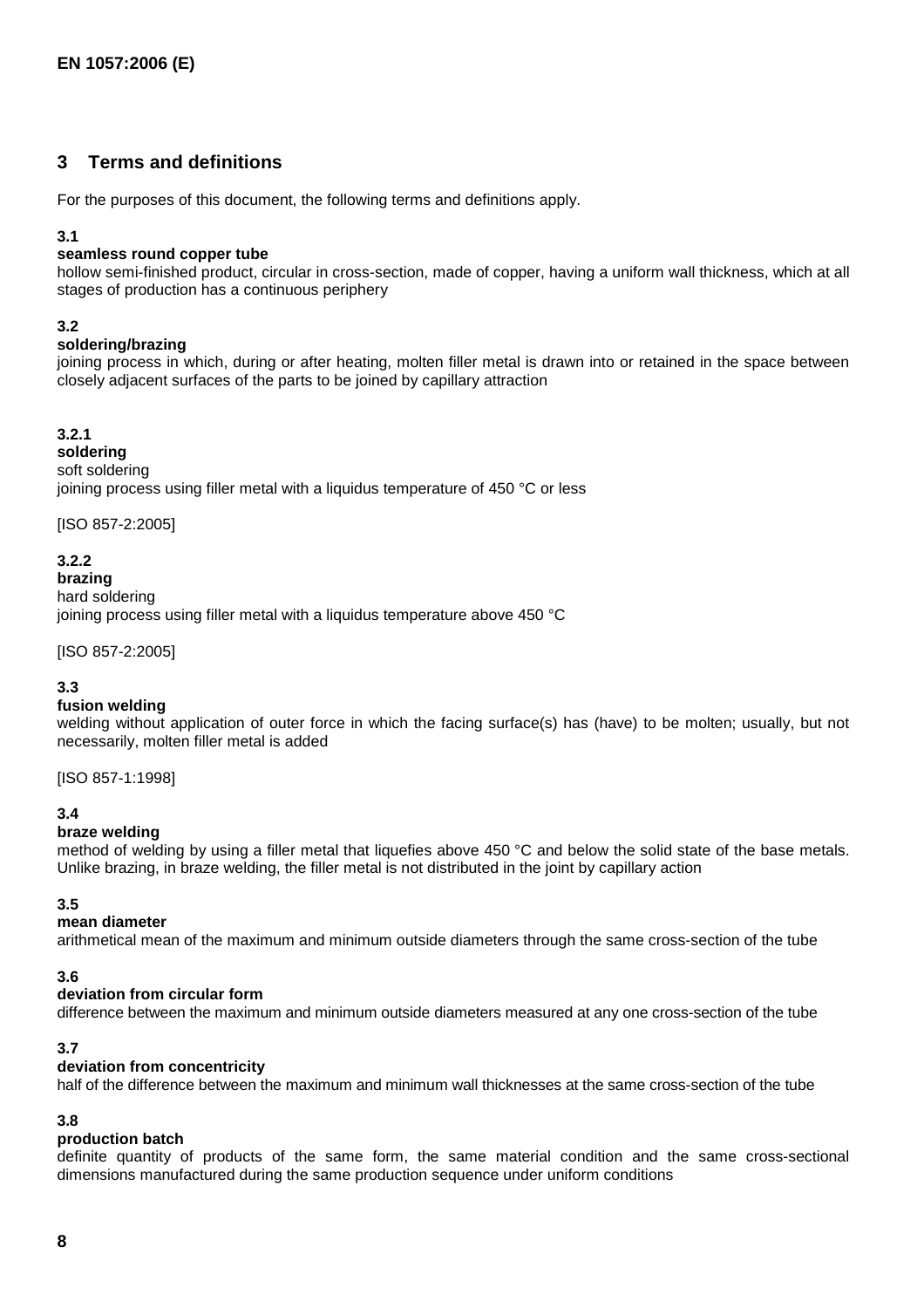### **3.9**

#### **permanently marked**

marked in such a way that the marking will remain readable up to the end of the life of the installation, e.g. by stamping, etching or engraving

#### **3.10**

#### **durably marked**

marked in such a way that the marking will remain readable up to the time of commissioning of the installation

EXAMPLE ink marking

#### **4 Designations**

#### **4.1 Material**

#### **4.1.1 General**

The material is designated either by symbol or number (see 7.1).

#### **4.1.2 Symbol**

The material symbol designation is based on the designation system given in ISO 1190-1.

#### **4.1.3 Number**

The material number designation is in accordance with the system given in EN 1412.

### **4.2 Material condition**

For the purposes of this European Standard, the following designation, which is in accordance with the system given in EN 1173, applies for the material condition (see Table 1):

R... Material condition designated by the minimum value of tensile strength requirement for the product with mandatory tensile strength and elongation requirements.

#### **4.3 Product**

The product designation provides a standardized pattern of designation from which a rapid and unequivocal description of a product is conveyed in communication. It provides mutual comprehension at the international level with regard to products which meet the requirements of the relevant European Standard.

The product designation is no substitute for the full content of the standard.

The product designation for products to this European Standard shall consist of:

- denomination (Copper tube);
- number of this European Standard [\(EN 1057](http://lador.ru/cu/));
- material condition designation (see Table 1):
- nominal cross-sectional dimensions in millimetres: outside diameter  $\times$  wall thickness.

The derivation of a product designation is shown in the following example.

diameter 12 mm, nominal wall thickness 1,0 mm, shall be designated as follows: EXAMPLE [Copper tube](http://lador.ru/cu/) conforming to this European Standard, material condition R220 (annealed), nominal outside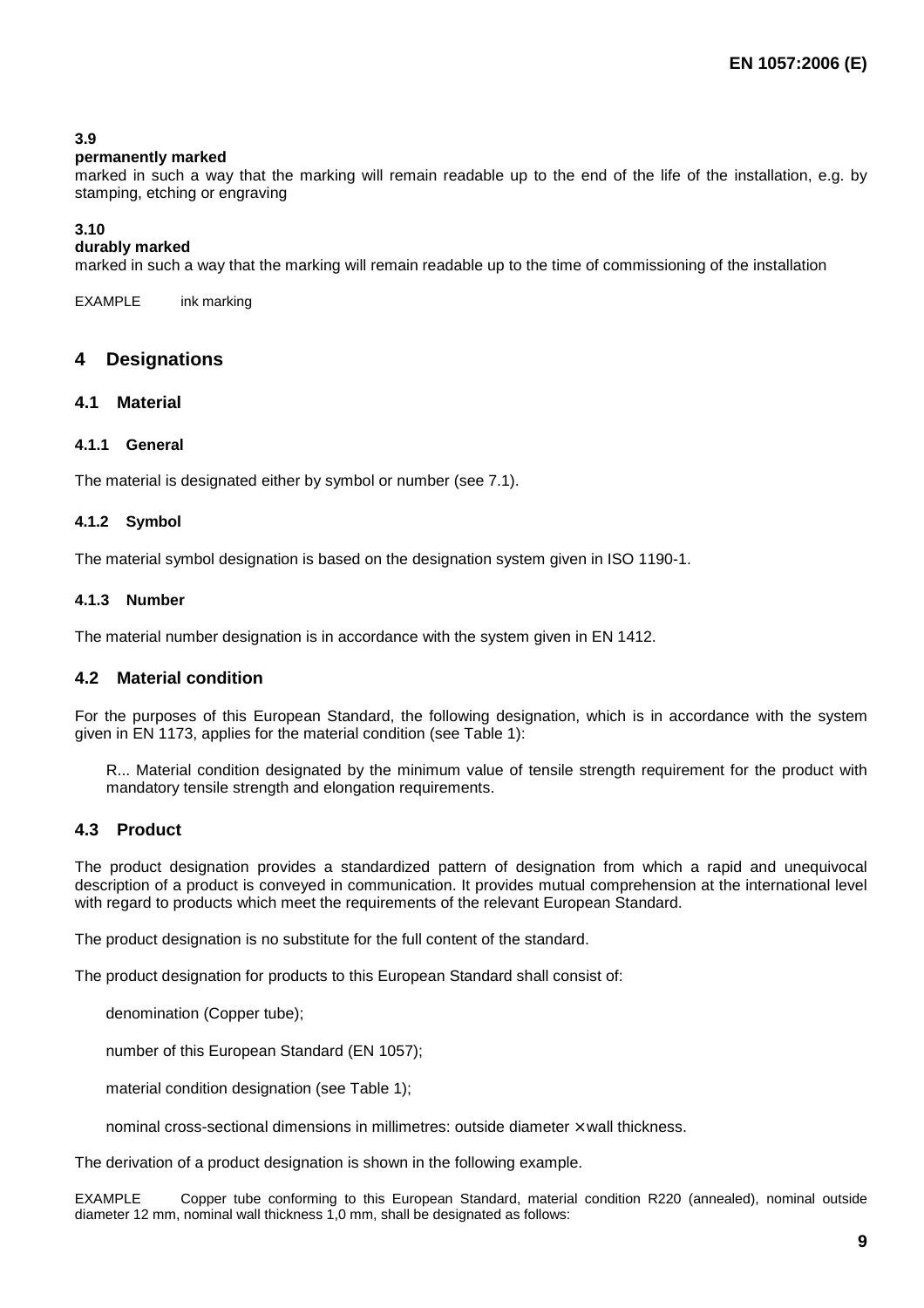|                                                      | Copper tube | EN 1057 - R220 | $12\times1,0$<br>$\mathbf{r}$ |
|------------------------------------------------------|-------------|----------------|-------------------------------|
| Denomination                                         |             |                |                               |
| Number of this European Standard                     |             |                |                               |
| Material condition designation                       |             |                |                               |
| Nominal cross-sectional<br>dimensions in millimetres |             |                |                               |

## **5 Ordering information**

In order to facilitate the enquiry, order and confirmation of order procedures between the purchaser and the supplier, the purchaser shall state on his enquiry and order the following information:

- a) quantity of product required (in metres);
- b) denomination (Copper tube);
- c) number of this European Standard (EN 1057);
- d) material condition designation (see 4.2 and Table 1);
- e) nominal cross-sectional dimensions: outside diameter  $\times$  wall thickness (see Table 3 and Annex A);
- f) nominal length (see 12.2);
- g) form of delivery (see 12.2);

In addition, the purchaser shall also state on the enquiry and order any of the following, if required:

- h) drift expanding test: other than the mandatory cases, by agreement between the purchaser and the supplier, (see 7.7);
- i) flanging test: by agreement between the purchaser and the supplier (see 10.8);
- j) hardness test: by agreement between the purchaser and the supplier (see 10.3);
- k) whether an inspection document is required, and if so, which type (see Clause 11).
- NOTE It is recommended that the product designation as described in 4.3, is used for items b) to e).

EXAMPLE Ordering details for 500 m copper tube conforming to EN 1057, in material condition R220 (annealed), nominal outside diameter 12 mm, nominal wall thickness 1,0 mm, in 50 m coils:

> 500 m Copper tube EN 1057  $-$  R220  $-$  12  $\times$  1,0 — 50 m coils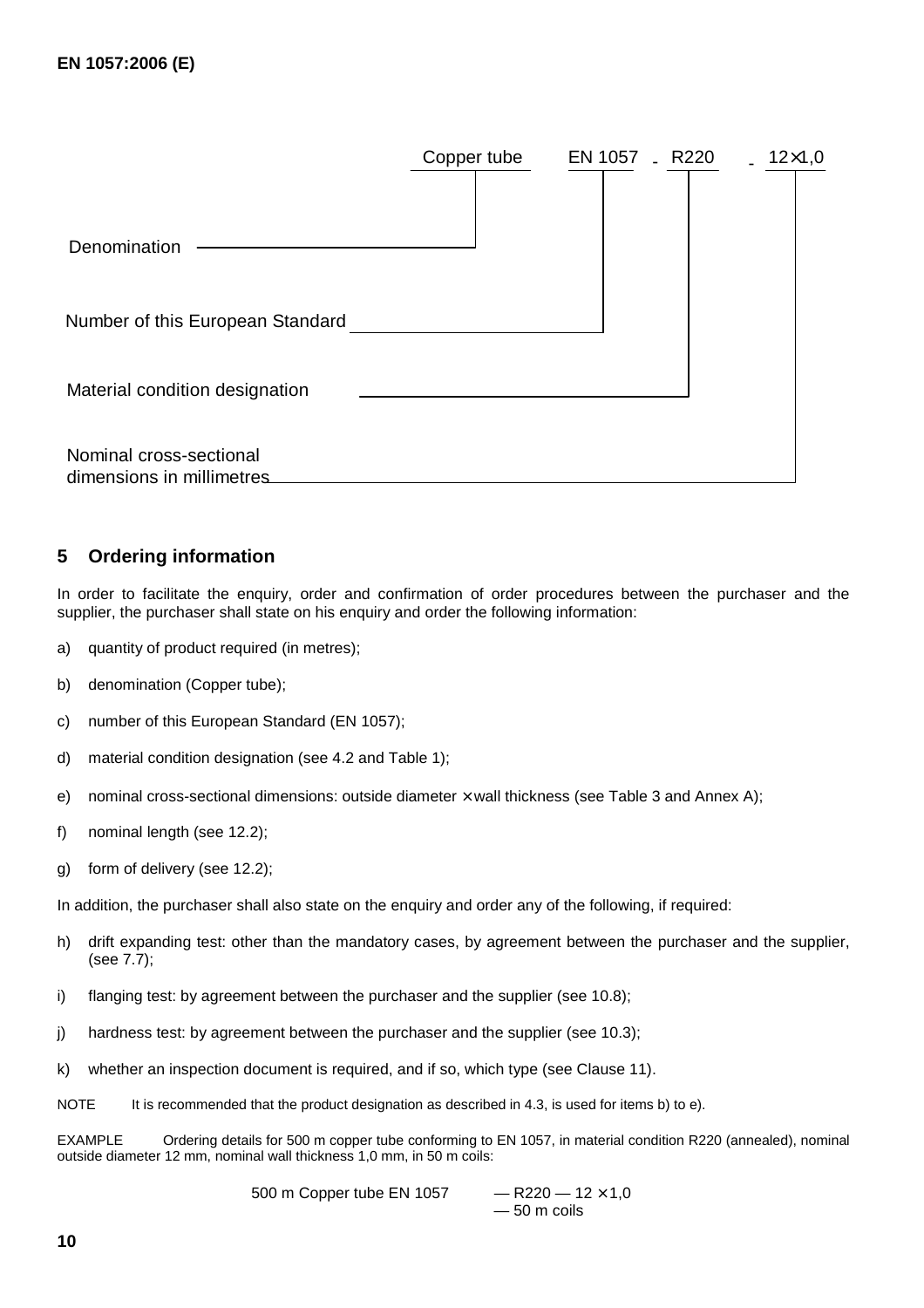## **6 Material characteristics**

#### **6.1 Safety in case of fire – Reaction to fire**

Copper tubes according to this European Standard, i.e. without plastics covering, do not require to be tested for reaction to fire (i.e. products/materials of class A.1 according to Commission Decision 96/603/EC, as amended 2000/605/EC).

#### **6.2 Properties at high temperature**

The mechanical properties of copper at temperatures encountered in heating networks are not reduced significantly; for example, from ambient temperature up to 120 ˚C, it is not necessary to include the maximum admissible stress in pressure calculations.

#### **6.3 Weldability**

The suitability for welding is characteristic of the copper grade used for products in accordance with this European Standard, which is assured by control of the material composition.

NOTE Cu-DHP copper can be readily welded to produce a strong, homogeneous structure. Nevertheless, the advice of the manufacturer and welding professionals should be sought in order to ensure the correct selection of welding process, design and workmanship, taking into account thermal conductivity and coefficient of thermal expansion, to achieve the highest quality results.

## **7 Requirements**

#### **7.1 Composition**

The composition shall conform to the following requirements:

Cu + Ag: min. 99,90 %;

 $0.015 \% \le P \le 0.040 \%$ .

This copper grade is designated either Cu-DHP or CW024A.

#### **7.2 Mechanical properties**

The tensile strength and elongation shall conform to the requirements given in Table 1. The test shall be carried out in accordance with 10.2.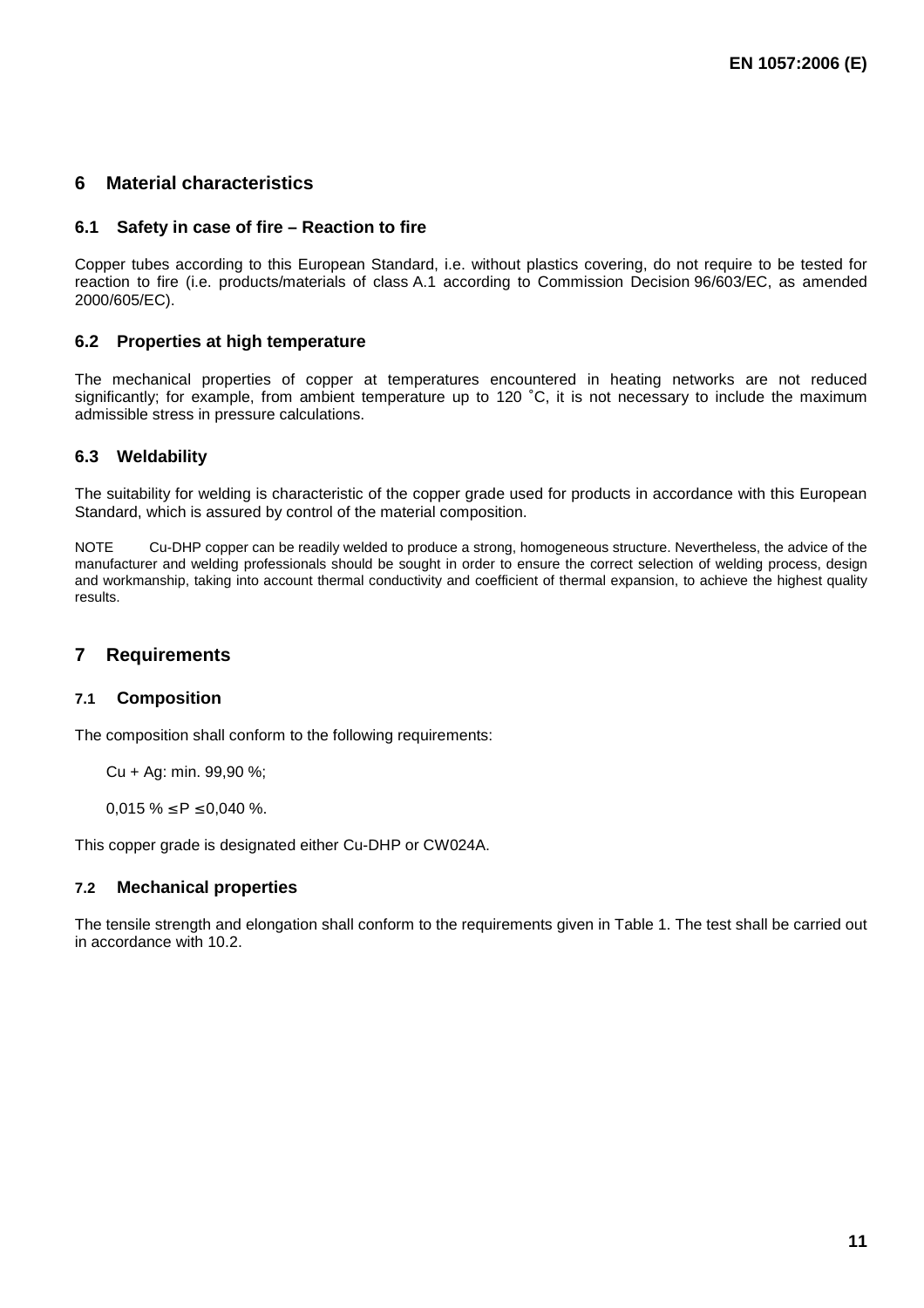| Material condition                                                                                                                                                                       |                        | Nominal outside<br>diameter |      | <b>Tensile</b><br>strength | Elongation      | <b>Hardness</b><br>(indicative) |
|------------------------------------------------------------------------------------------------------------------------------------------------------------------------------------------|------------------------|-----------------------------|------|----------------------------|-----------------|---------------------------------|
|                                                                                                                                                                                          |                        |                             | d    |                            | A               | HV <sub>5</sub>                 |
|                                                                                                                                                                                          |                        |                             | mm   | MPa                        | %               |                                 |
| designation in<br>accordance with                                                                                                                                                        | common term            |                             |      |                            |                 |                                 |
| EN 1173                                                                                                                                                                                  |                        | min.                        | max. | min.                       | min.            |                                 |
| R <sub>220</sub>                                                                                                                                                                         | annealed               | 6                           | 54   | 220                        | 40              | $(40 \text{ to } 70)$           |
|                                                                                                                                                                                          | half hard <sup>a</sup> | 6                           | 66,7 | 250                        | 30 <sup>a</sup> |                                 |
| R <sub>250</sub> <sup>a</sup>                                                                                                                                                            |                        | 6                           | 159  |                            | 20 <sup>a</sup> | $(75 \text{ to } 100)$          |
| R290                                                                                                                                                                                     | hard                   | 6                           | 267  | 290                        | 3               | (min. 100)                      |
| NOTE <sub>1</sub><br>Hardness figures in parentheses are not requirements of this European Standard but are given for guidance<br>purposes only.                                         |                        |                             |      |                            |                 |                                 |
| 1 MPa is equivalent to 1 N/mm <sup>2</sup> .<br>NOTE 2                                                                                                                                   |                        |                             |      |                            |                 |                                 |
| NOTE 3<br>Brittle fracture prevention: Copper, having a face-centred cubic crystal structure, does not suffer a transition<br>from ductile to brittle failure like some other materials. |                        |                             |      |                            |                 |                                 |

## **Table 1 — Mechanical properties**

a See Table 2 for relationship between tube dimensions and elongation for R250 (half hard) tubes.

The size range for values of elongation of R250 (half hard) tube is dependent on the relationship between diameter and wall thickness as shown in Table 2.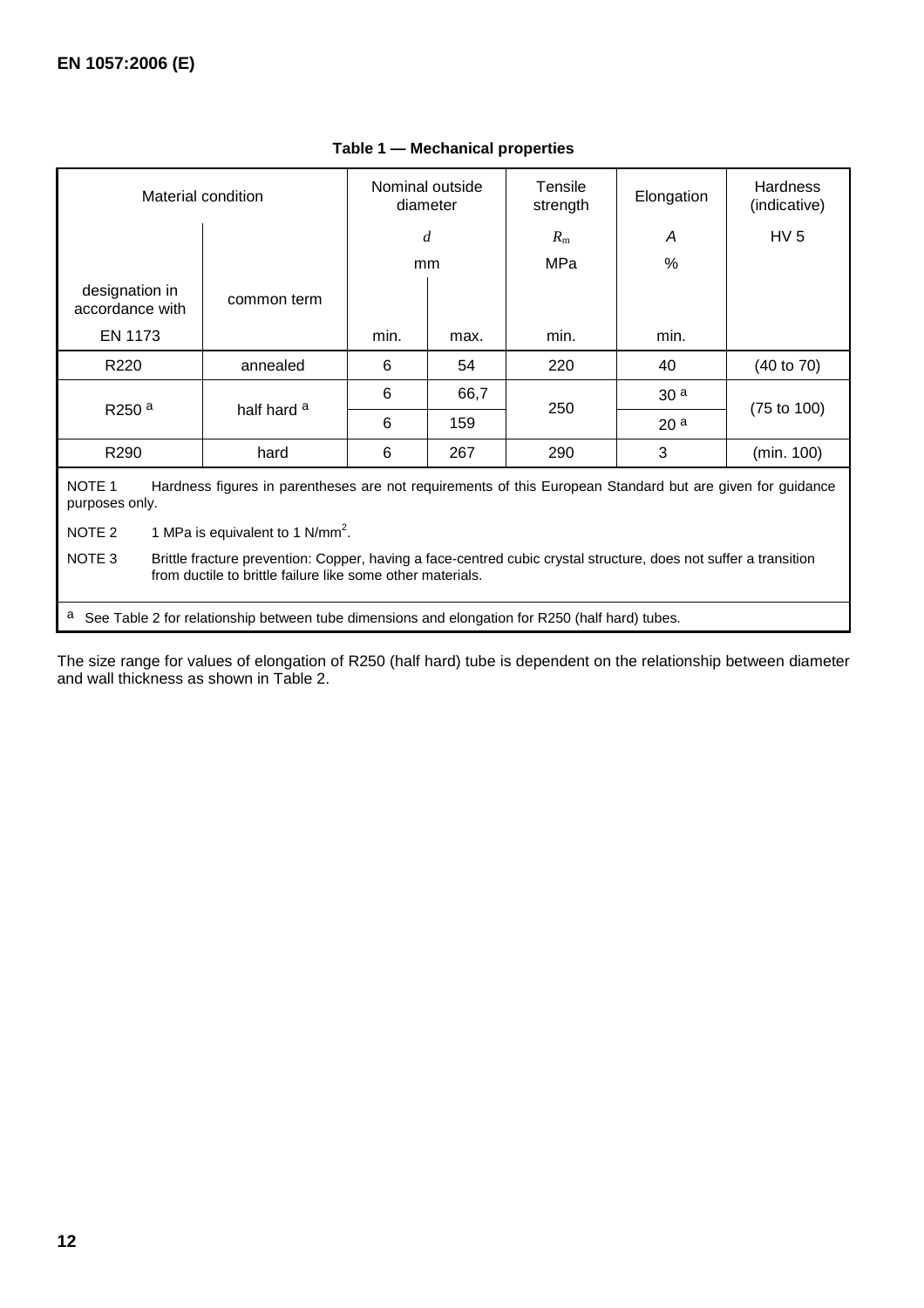| Nominal<br>outside    | Nominal wall thickness<br>$\boldsymbol{e}$                                            |  |                |                                                      |  |  |  |  |                |  |
|-----------------------|---------------------------------------------------------------------------------------|--|----------------|------------------------------------------------------|--|--|--|--|----------------|--|
| diameter <sup>a</sup> |                                                                                       |  |                |                                                      |  |  |  |  |                |  |
| $\boldsymbol{d}$      |                                                                                       |  |                | 0,5 0,6 0,7 0,75 0,8 0,9 1,0 1,1 1,2 1,5 2,0 2,5 3,0 |  |  |  |  |                |  |
| $\,6$                 |                                                                                       |  |                |                                                      |  |  |  |  |                |  |
| 8                     |                                                                                       |  |                |                                                      |  |  |  |  |                |  |
| 10                    |                                                                                       |  |                |                                                      |  |  |  |  |                |  |
| 12                    |                                                                                       |  |                |                                                      |  |  |  |  |                |  |
| 14                    |                                                                                       |  |                |                                                      |  |  |  |  |                |  |
| 15                    |                                                                                       |  |                |                                                      |  |  |  |  |                |  |
| 16                    |                                                                                       |  |                |                                                      |  |  |  |  |                |  |
| 18                    |                                                                                       |  |                |                                                      |  |  |  |  |                |  |
| 22                    |                                                                                       |  |                |                                                      |  |  |  |  |                |  |
| 28                    |                                                                                       |  |                |                                                      |  |  |  |  |                |  |
| 35                    |                                                                                       |  |                |                                                      |  |  |  |  |                |  |
| 40                    |                                                                                       |  | $A \geq 30 \%$ |                                                      |  |  |  |  |                |  |
| 42                    |                                                                                       |  |                |                                                      |  |  |  |  |                |  |
| 54                    |                                                                                       |  |                |                                                      |  |  |  |  |                |  |
| 64                    |                                                                                       |  |                |                                                      |  |  |  |  |                |  |
| 66,7                  |                                                                                       |  |                |                                                      |  |  |  |  |                |  |
| 70                    |                                                                                       |  |                |                                                      |  |  |  |  |                |  |
| 76,1                  |                                                                                       |  |                |                                                      |  |  |  |  |                |  |
| 80                    |                                                                                       |  |                |                                                      |  |  |  |  |                |  |
| 88,9                  |                                                                                       |  |                |                                                      |  |  |  |  | $A \geq 20 \%$ |  |
| 108                   |                                                                                       |  |                |                                                      |  |  |  |  |                |  |
| 133                   |                                                                                       |  |                |                                                      |  |  |  |  |                |  |
| 159                   |                                                                                       |  |                |                                                      |  |  |  |  |                |  |
| 219                   |                                                                                       |  |                |                                                      |  |  |  |  |                |  |
| 267                   |                                                                                       |  |                |                                                      |  |  |  |  |                |  |
| а                     | For remaining non-metric dimensions in Annex A, the rounded nearest diameter applies. |  |                |                                                      |  |  |  |  |                |  |

#### **Table 2 — Minimal elongation values for R250 (half hard) material condition tubes**

Values in millimetres

Elongation ≥ 30 % when  $d \le 66.7$  mm; and either  $e < 1$  mm or  $\frac{a}{a^2} > 24$ ; *e d*

Elongation ≥ 20 % when  $d > 66,7$  mm; or  $e \ge 1$  mm and also  $\frac{a}{a^2} \le 24$ . *e d*

where

- *d* is the nominal outside diameter in millimetres;
- *e* is the nominal wall thickness in millimetres.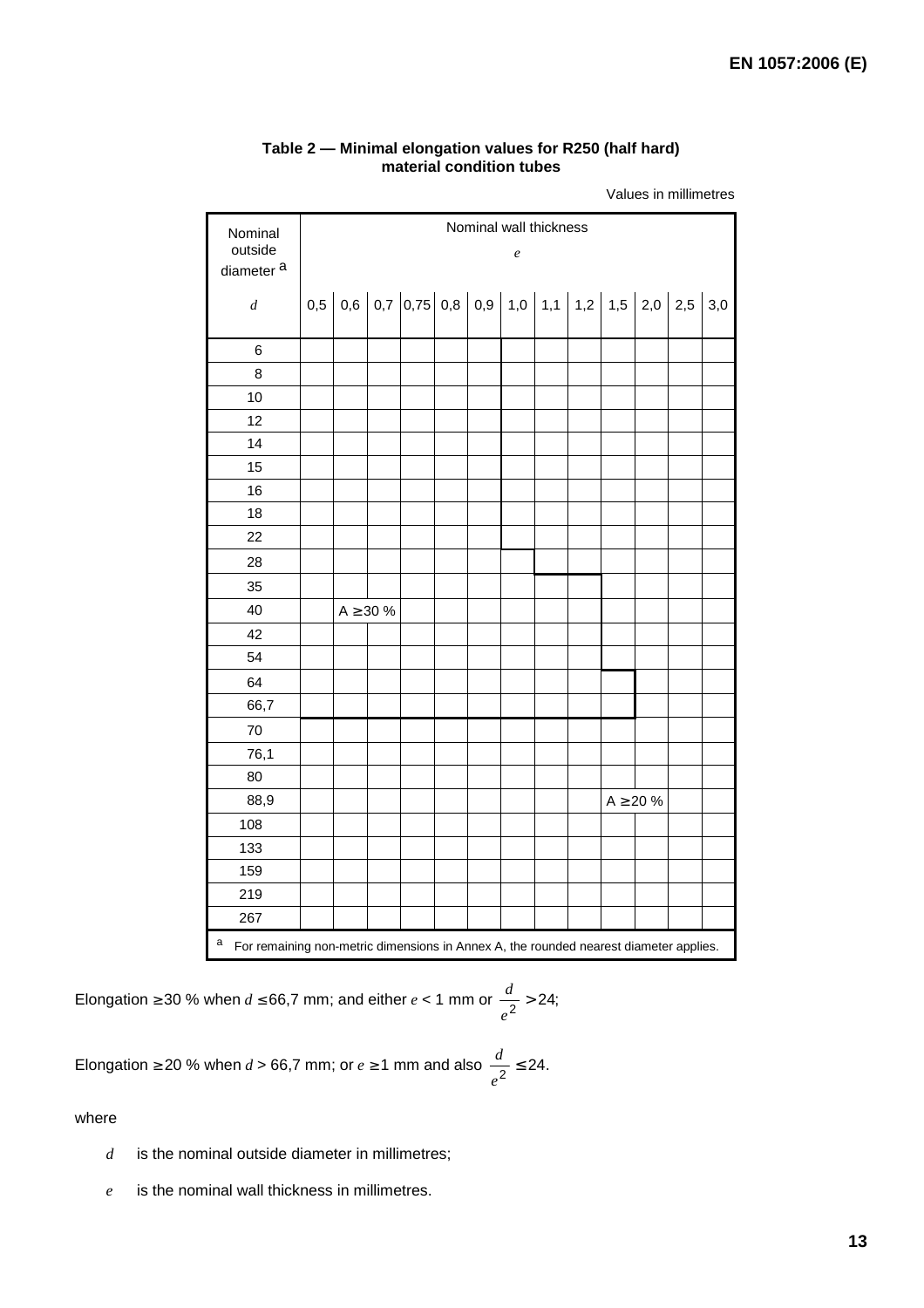#### **7.3 Dimensions and tolerances**

#### **7.3.1 General**

The geometrical properties of the tube are defined by outside diameter, wall thickness and length. The outside diameter and wall thickness shall conform to the requirements given in Table 3 (or Table A.1), Table 4 and Table 5.

In cases of dispute these dimensions shall be measured at a temperature of  $(23 \pm 5)$  °C.

#### **7.3.2 Nominal dimensions**

The standardized nominal outside diameters and nominal wall thicknesses are given in Table 3 (or Table A.1). The lengths recommended are indicated in Table 10.

NOTE 1 These standardized dimensions have been selected from those used on the European market at the time of establishment of the present European Standard.

NOTE 2 A limited number of other dimensions have been listed in Annex A for reconsideration at a future revision of this European Standard.

NOTE 3 CEN/TC 133 has defined the recommended R marked dimensions as a step towards rationalization aiming for not more than three wall thickness for each diameter, and a restricted number of diameters.

NOTE 4 For reference purposes, if DN designation of size for components of a piping system is required, it can be calculated for tubes to this European Standard by: Nominal outside diameter (*d*) — 2 × nominal wall thickness (e). DN is a numerical designation of size, which is common to all components in a piping system. It is a convenient round number for reference purposes and is only loosely related to the manufacturing dimensions (see EN ISO 6708).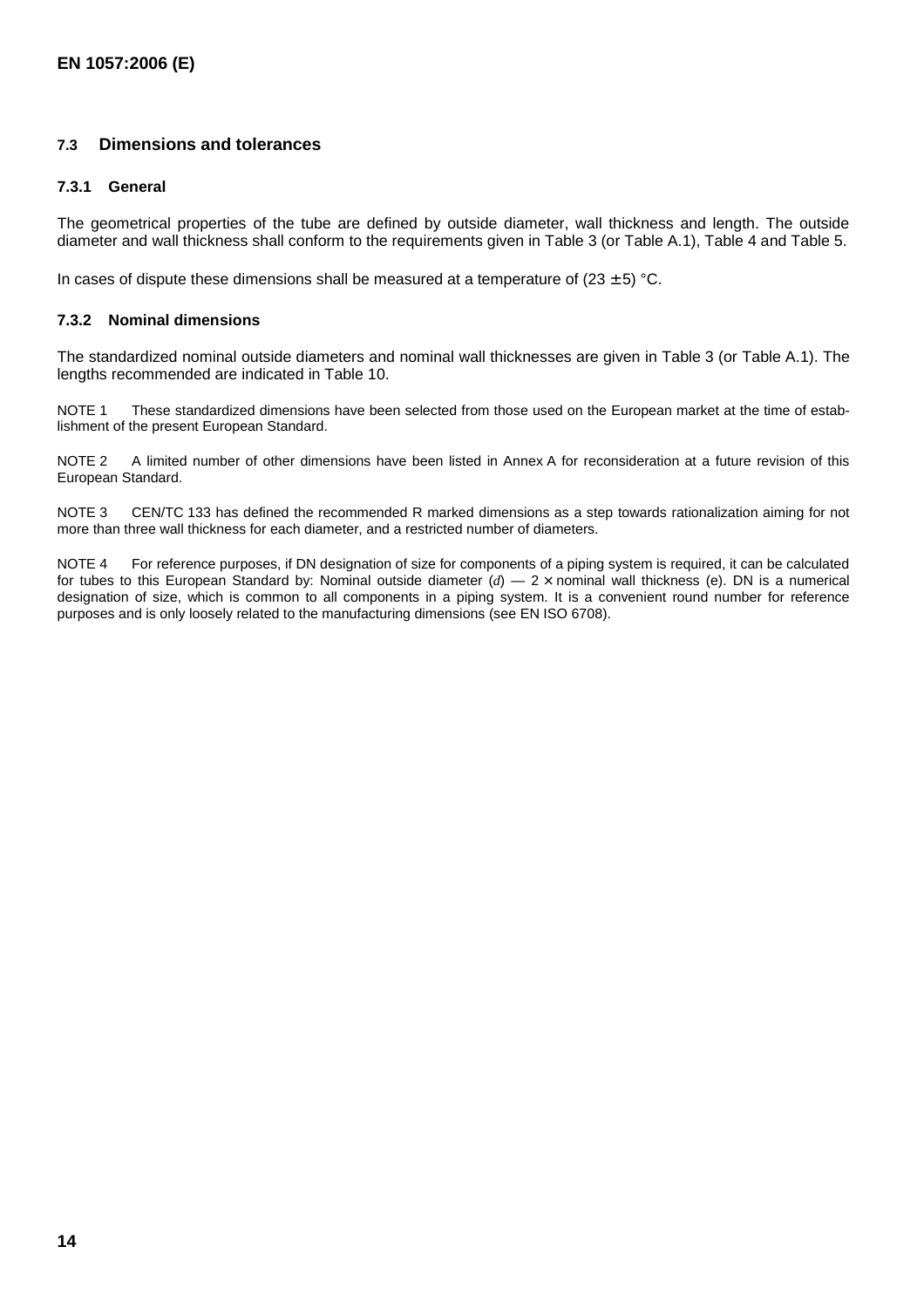| Nominal<br>outside<br>diameter                                                                                  |     | Nominal wall thickness<br>$\boldsymbol{e}$ |             |              |              |              |                       |              |              |              |              |     |
|-----------------------------------------------------------------------------------------------------------------|-----|--------------------------------------------|-------------|--------------|--------------|--------------|-----------------------|--------------|--------------|--------------|--------------|-----|
| $\boldsymbol{d}$                                                                                                | 0,5 | 0,6                                        | 0,7         | 0,8          | 0,9          | 1,0          | 1,1   1,2   1,5   2,0 |              |              |              | 2,5          | 3,0 |
| $\,6$                                                                                                           |     | $\mathsf{R}$                               |             | R            |              | $\mathsf{R}$ |                       |              |              |              |              |     |
| 8                                                                                                               |     | R                                          |             | R            |              | $\mathsf{R}$ |                       |              |              |              |              |     |
| 10                                                                                                              |     | $\mathsf{R}$                               | R           | $\mathsf{R}$ |              | $\mathsf{R}$ |                       |              |              |              |              |     |
| 12                                                                                                              |     | $\mathsf{R}$                               | R           | $\mathsf{R}$ |              | $\mathsf{R}$ |                       |              |              |              |              |     |
| 14                                                                                                              |     |                                            |             | R            |              | $\mathsf{R}$ |                       |              |              |              |              |     |
| 15                                                                                                              |     |                                            | $\mathsf R$ | R            |              | R            |                       |              |              |              |              |     |
| 16                                                                                                              |     |                                            |             |              |              | $\mathsf{R}$ |                       |              |              |              |              |     |
| 18                                                                                                              |     |                                            |             | R            |              | R            |                       |              |              |              |              |     |
| 22                                                                                                              |     |                                            |             |              | ${\sf R}$    | R            | ${\sf R}$             | ${\sf R}$    | $\mathsf{R}$ |              |              |     |
| 28                                                                                                              |     |                                            |             |              | $\mathsf{R}$ | ${\sf R}$    |                       | $\mathsf{R}$ | $\mathsf{R}$ |              |              |     |
| 35                                                                                                              |     |                                            |             |              |              | $\mathsf{R}$ |                       | $\mathsf{R}$ | $\mathsf{R}$ |              |              |     |
| 40                                                                                                              |     |                                            |             |              |              | R            |                       |              |              |              |              |     |
| 42                                                                                                              |     |                                            |             |              |              | $\mathsf{R}$ |                       | $\mathsf{R}$ | $\mathsf{R}$ |              |              |     |
| 54                                                                                                              |     |                                            |             |              |              | $\mathsf{R}$ |                       | $\mathsf{R}$ | $\mathsf{R}$ | $\mathsf{R}$ |              |     |
| 64                                                                                                              |     |                                            |             |              |              |              |                       |              |              | $\mathsf R$  |              |     |
| 66,7                                                                                                            |     |                                            |             |              |              |              |                       | $\mathsf{R}$ |              | $\mathsf R$  |              |     |
| 76,1                                                                                                            |     |                                            |             |              |              |              |                       |              | $\mathsf{R}$ | R            |              |     |
| 88,9                                                                                                            |     |                                            |             |              |              |              |                       |              |              | R            |              |     |
| 108                                                                                                             |     |                                            |             |              |              |              |                       |              | $\mathsf{R}$ |              | $\mathsf{R}$ |     |
| 133                                                                                                             |     |                                            |             |              |              |              |                       |              | R            |              |              | R   |
| 159                                                                                                             |     |                                            |             |              |              |              |                       |              |              | R            |              | R   |
| 219                                                                                                             |     |                                            |             |              |              |              |                       |              |              |              |              | R   |
| 267                                                                                                             |     |                                            |             |              |              |              |                       |              |              |              |              | R   |
| Indicates the dimensions recommended for consideration in national codes of practice. See also<br>R<br>Annex A. |     |                                            |             |              |              |              |                       |              |              |              |              |     |

## **Table 3 — Standardized dimensions**

Values in millimetres

## **7.3.3 Tolerances on outside diameter**

The outside diameter shall conform to the tolerances given in Table 4.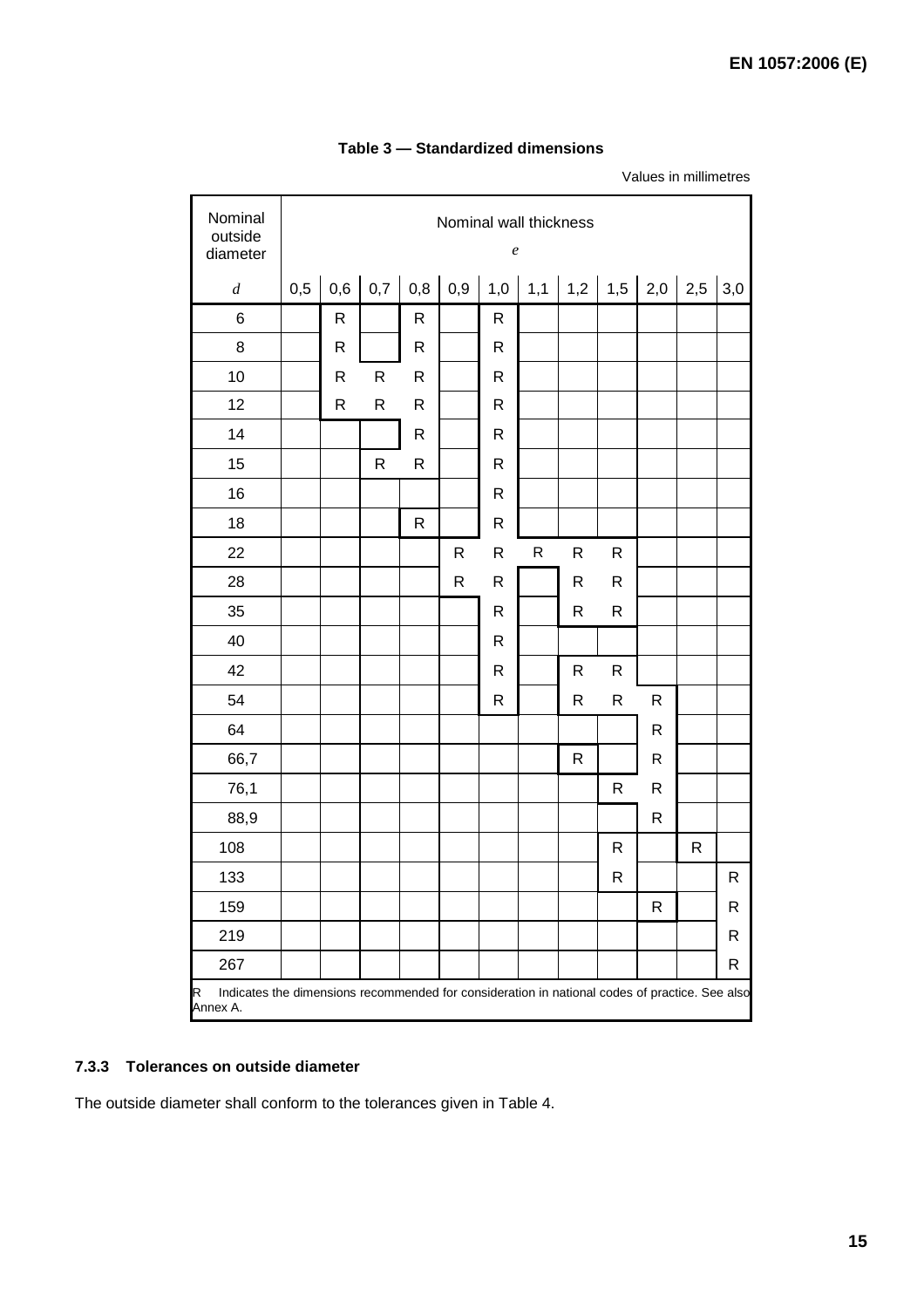|                                                                                                                                                        | Nominal outside diameter | Tolerances on nominal diameter                                                                   |                                   |                                        |  |  |
|--------------------------------------------------------------------------------------------------------------------------------------------------------|--------------------------|--------------------------------------------------------------------------------------------------|-----------------------------------|----------------------------------------|--|--|
|                                                                                                                                                        | d                        | applicable<br>to mean diameter                                                                   | applicable<br>to any diameter a   |                                        |  |  |
| over                                                                                                                                                   | up to and including      | all material conditions                                                                          | R290 (hard)<br>material condition | R250 (half hard)<br>material condition |  |  |
| 6 <sup>b</sup>                                                                                                                                         | 18                       | ± 0,04                                                                                           | ± 0,04                            | ± 0,09                                 |  |  |
| 18                                                                                                                                                     | 28                       | ± 0,05                                                                                           | ± 0,06                            | ± 0,10                                 |  |  |
| 28                                                                                                                                                     | 54                       | ± 0,06                                                                                           | ± 0,07                            | ± 0,11                                 |  |  |
| 54                                                                                                                                                     | 76,1                     | ± 0,07<br>± 0,10                                                                                 |                                   | ± 0,15                                 |  |  |
| 76,1                                                                                                                                                   | 88,9                     | ± 0,07<br>± 0,15                                                                                 |                                   | ± 0,20                                 |  |  |
| 88,9                                                                                                                                                   | 108                      | ± 0,07                                                                                           | ± 0,20                            | ± 0,30                                 |  |  |
| 108                                                                                                                                                    | 159                      | ± 0,2                                                                                            | ± 0,7                             | ± 0,4                                  |  |  |
| 159                                                                                                                                                    | 267                      | ± 0,6                                                                                            | ± 1,5                             |                                        |  |  |
| NOTE <sub>1</sub>                                                                                                                                      |                          | Tolerances for tubes in R220 (annealed) material condition are applicable only to mean diameter. |                                   |                                        |  |  |
| NOTE <sub>2</sub><br>In case of dispute, to improve the accuracy when determining the mean diameter, the tube may be re-rounded<br>before measurement. |                          |                                                                                                  |                                   |                                        |  |  |
| а<br>Including deviation from circular form                                                                                                            |                          |                                                                                                  |                                   |                                        |  |  |
| b<br>Including 6                                                                                                                                       |                          |                                                                                                  |                                   |                                        |  |  |

## **Table 4 — Tolerances on outside diameter**

Values in millimetres

## **7.3.4 Tolerances on wall thickness**

The tolerances on wall thickness expressed in percentage of the nominal thickness as measured at any point shall conform to the requirements given in Table 5.

| Nominal outside<br>diameter                                                                                       | Tolerances on wall thickness $e^{a}$ |            |  |  |  |
|-------------------------------------------------------------------------------------------------------------------|--------------------------------------|------------|--|--|--|
| d                                                                                                                 | $e < 1$ mm                           | $e > 1$ mm |  |  |  |
| mm                                                                                                                | %                                    | ℅          |  |  |  |
| < 18                                                                                                              | ±10                                  | ±13        |  |  |  |
| $\geq 18$                                                                                                         | ±10                                  | $± 15^{b}$ |  |  |  |
| Concentricity (uniformity of wall thickness) is controlled by tolerance on<br><b>NOTE</b><br>wall thickness.      |                                      |            |  |  |  |
| a<br>Including deviation from concentricity                                                                       |                                      |            |  |  |  |
| b<br>$\pm$ 10 % for R250 (half hard) tubes of 35 mm, 42 mm and 54 mm diameters<br>with a wall thickness of 1,2 mm |                                      |            |  |  |  |

## **Table 5 — Tolerances on wall thickness**

## **7.3.5 Tolerances on length**

The lengths shall be equal to or greater than those ordered.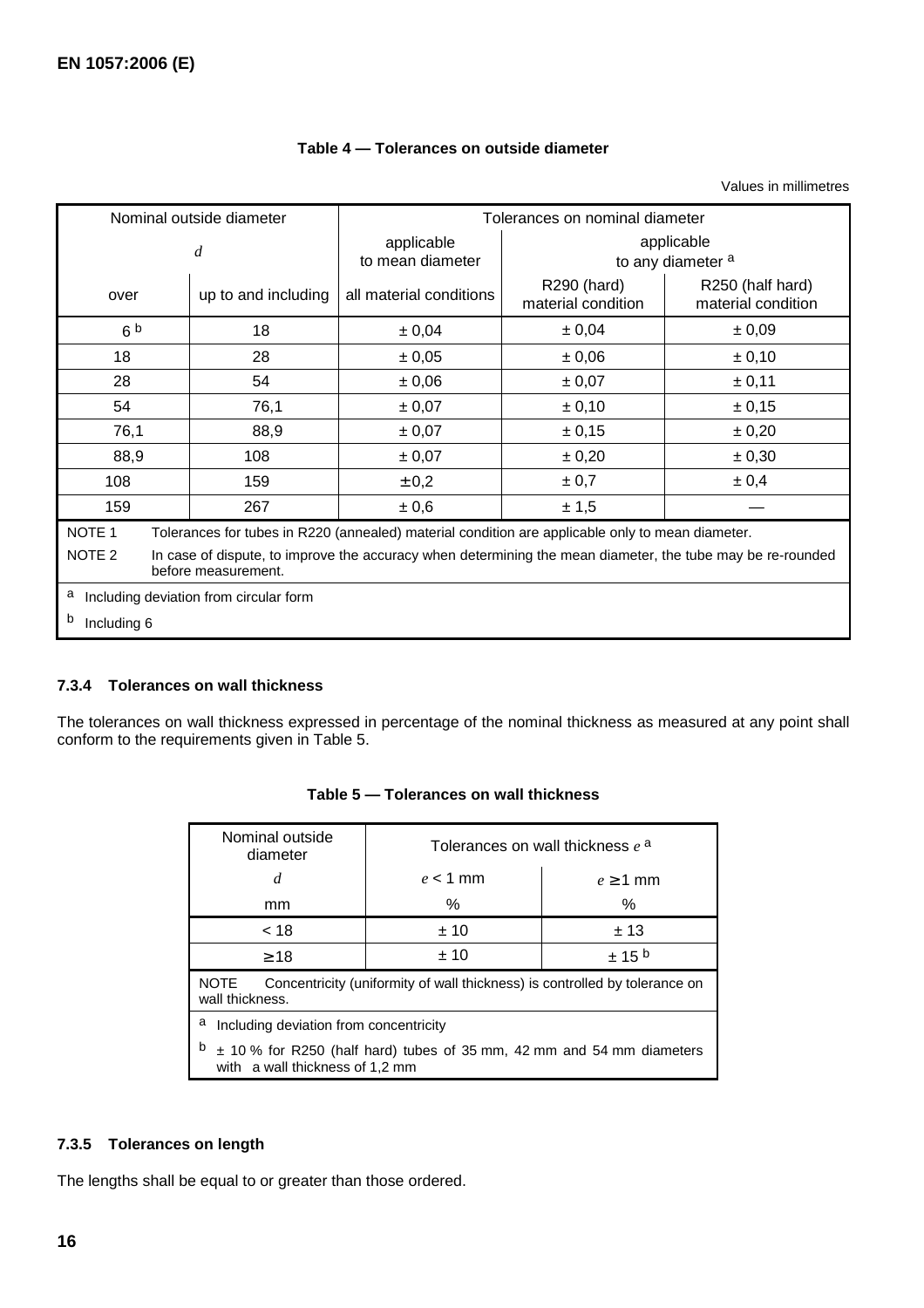## **7.4 Freedom from defects**

The tubes shall be free from defects that could be detrimental to their use. Each tube shall be subjected to one of the freedom from defects tests described in 10.9.

## **7.5 Surface quality**

The outer and inner surfaces of the tubes shall be clean and smooth.

The inner surface shall neither contain any detrimental film nor present a carbon level high enough to allow the formation of such a film during installation. When tested in accordance with 10.4 and 10.5 as appropriate the tube shall conform to the appropriate requirements given in Table 6. The results of the tests shall be documented and presented to the purchaser, or his representative, upon request using the quantitative method in accordance with 10.4.

NOTE For routine quality control, it is at the discretion of the manufacturer to choose between quantitative analysis of carbon content or the carbon film test.

| Nominal<br>outside diameter                                                                                                   | Material condition | Quantitative<br>method — Total<br>carbon a | Qualitative<br>$method -$<br>Carbon film test |  |
|-------------------------------------------------------------------------------------------------------------------------------|--------------------|--------------------------------------------|-----------------------------------------------|--|
| $\overline{d}$                                                                                                                |                    | max.                                       |                                               |  |
| mm                                                                                                                            |                    | mg/dm <sup>2</sup>                         |                                               |  |
|                                                                                                                               | R220 (annealed)    | 0,20                                       | yes                                           |  |
| from 10 up to and<br>including 54                                                                                             | R250 (half hard)   | 0,20                                       | yes                                           |  |
|                                                                                                                               | R290 (hard)        | 0,20                                       | yes                                           |  |
| over 54                                                                                                                       | R250 (half hard)   | 0,20                                       | yes                                           |  |
|                                                                                                                               | R290 (hard)        | 1,0                                        | no                                            |  |
| <b>NOTE</b><br>To establish the inspection and control documents, only the quantitative<br>method shall be used (see EN 723). |                    |                                            |                                               |  |
| a<br>Definition according to EN 723.                                                                                          |                    |                                            |                                               |  |

#### **Table 6 — Quantitative and qualitative specification for carbon residues**

## **7.6 Bending**

No tear shall be visible to the unaided eye, corrected for normal vision, if necessary, when tubes of the sizes and material condition given in Table 7 are tested in accordance with 10.6. Strain bending (Lüders lines) shall be accepted.

## **7.7 Drift expanding**

No crack, break or tearing of the metal shall be visible to the unaided eye, corrected for normal vision, if necessary, when tubes of the sizes and material conditions given in Table 7 (and agreed between the purchaser and the supplier, where necessary) are tested in accordance with 10.7.

## **7.8 Flanging**

No crack on the tube edge shall be visible to the unaided eye, corrected for normal vision, if necessary, when tubes of the sizes and material condition given in Table 7 (and agreed between the purchaser and the supplier, where necessary) are tested in accordance with 10.8.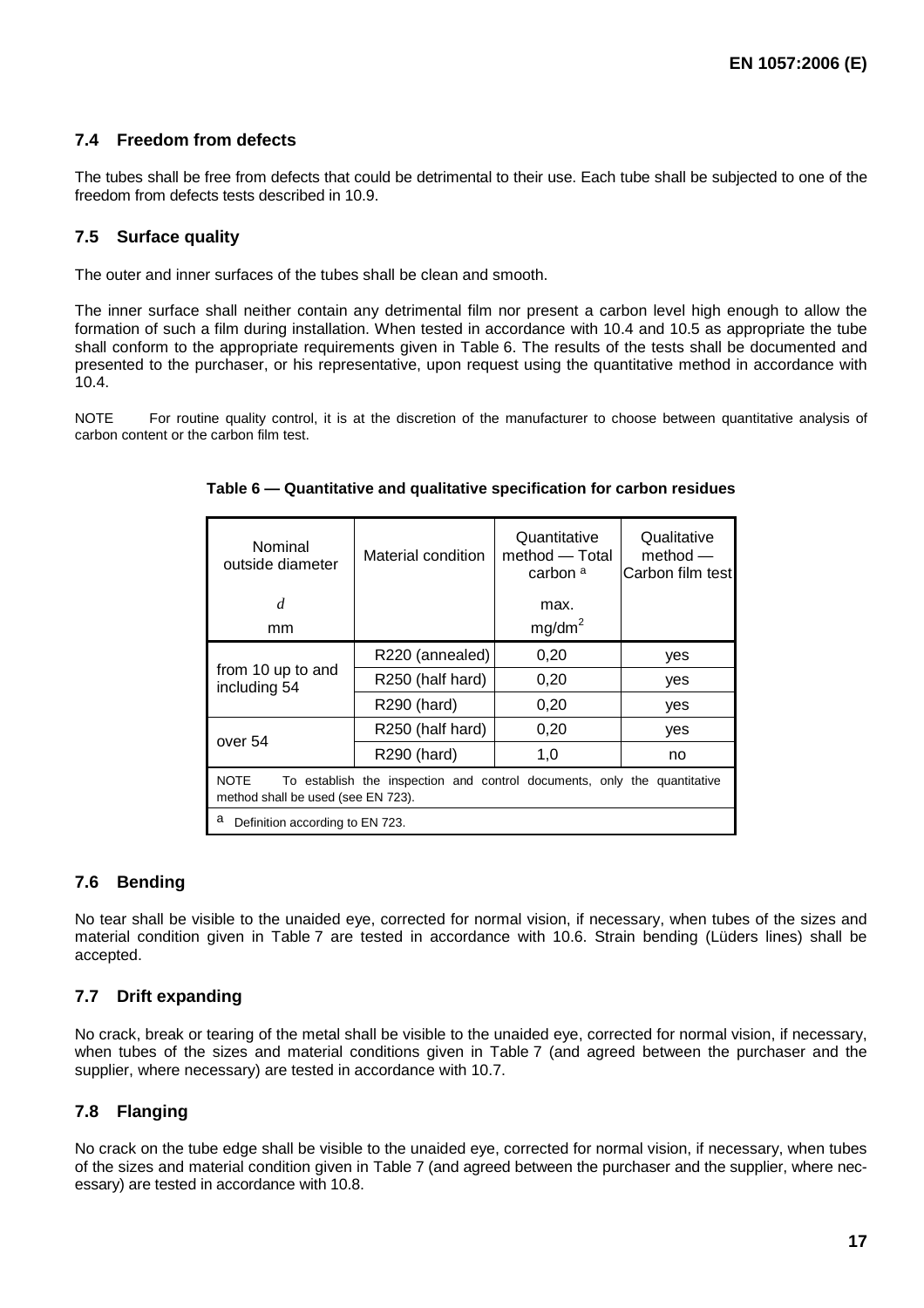| Nominal outside diameter<br>$\boldsymbol{d}$             |                        | Material<br>condition | Technological tests  |                           |                           |
|----------------------------------------------------------|------------------------|-----------------------|----------------------|---------------------------|---------------------------|
|                                                          | mm                     |                       |                      |                           |                           |
| over                                                     | up to and<br>including |                       | bending <sup>a</sup> | drift<br>expanding        | flanging                  |
|                                                          |                        | R220 (annealed)       |                      | M                         | A                         |
| 6 <sup>b</sup>                                           | 18                     | R250 (half hard)      |                      | M                         |                           |
|                                                          |                        | R290 (hard)           | M                    |                           |                           |
|                                                          |                        | R220 (annealed)       |                      | $\boldsymbol{\mathsf{A}}$ | $\boldsymbol{\mathsf{A}}$ |
| 18                                                       | 54                     | R250 (half hard)      |                      | A                         |                           |
|                                                          |                        | R290 (hard)           |                      |                           |                           |
|                                                          |                        | R220 (annealed)       |                      |                           |                           |
| 54                                                       | 267                    | R250 (half hard)      |                      |                           |                           |
|                                                          |                        | R290 (hard)           |                      |                           |                           |
| M Mandatory                                              |                        |                       |                      |                           |                           |
| To be agreed upon by the purchaser and the supplier<br>A |                        |                       |                      |                           |                           |

## **Table 7 — Testing of bending, drift expanding and flanging**

a For nominal wall thickness not less than 1 mm.

b Including 6.

## **8 Evaluation of conformity**

#### **8.1 General**

The conformity of copper tube to the requirements of this standard and with the stated values shall be demonstrated by:

- initial type testing;
- factory production control by the manufacturer, including product assessment.

#### **8.2 Type testing**

#### **8.2.1 Initial type testing**

An initial type test is the complete set of tests or other procedures, determining the performance of samples of products representative of the product type.

Initial type testing shall be performed to show conformity with this European Standard.

Tests previously performed in accordance with the provisions of this European Standard (same product, same characteristic(s), test method, sampling procedure, system of attestation of conformity etc.) may be taken into account. In addition, initial type testing shall be performed at the beginning of a new method of production (where this may affect the stated properties).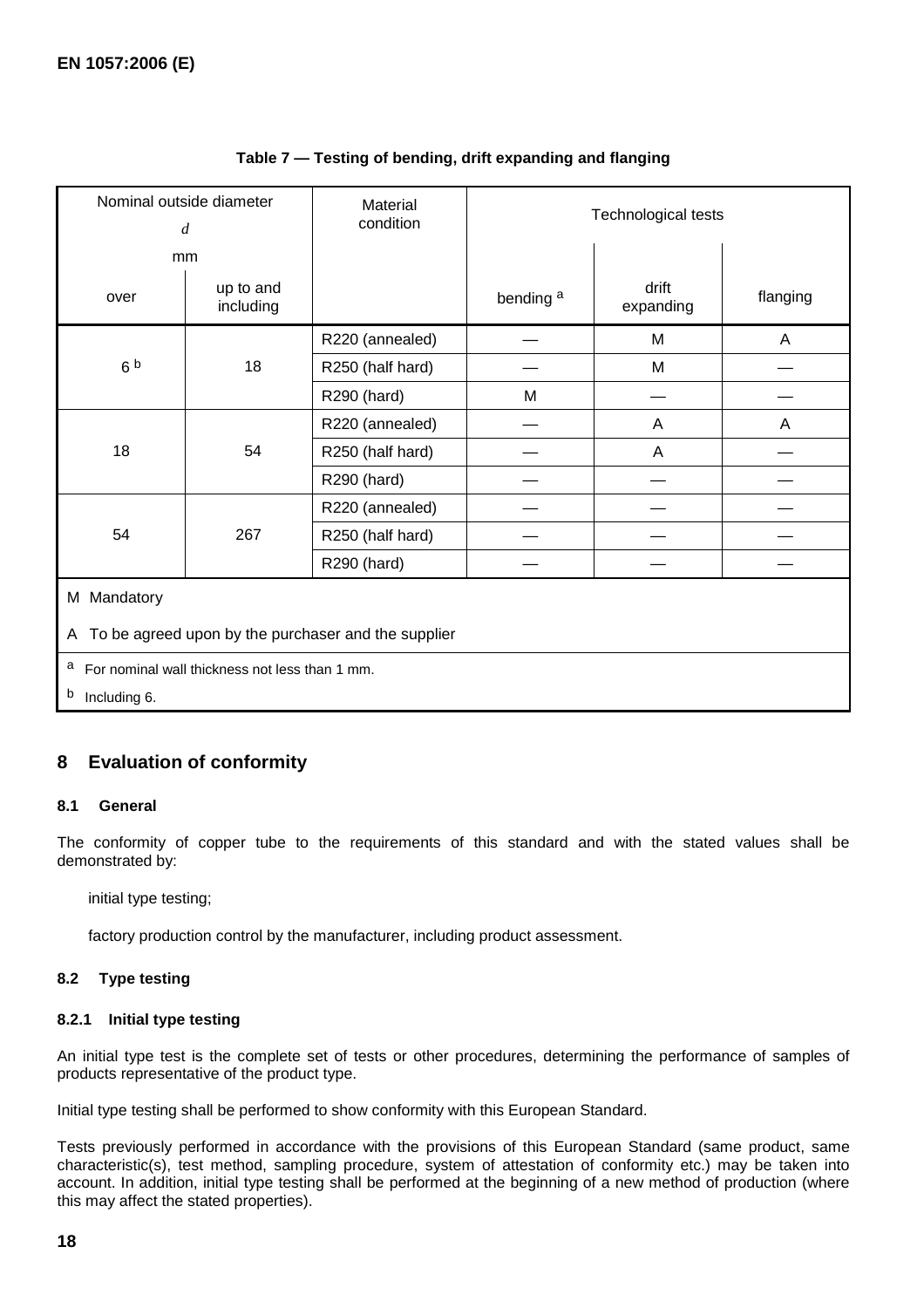All requirements in Clause 7 shall be subject to initial type testing. The material characteristics in Clause 6, which may be assessed by control of the material, do not need testing because:

- reaction to fire copper and copper alloys are classified as class A.1 according to Commission Decision 96/603/EC;
- properties at high temperature mechanical properties are not reduced significantly at temperatures concerned;
- weldability copper grade Cu-DHP can be readily welded.

#### **8.2.2 Sampling, testing and conformity criteria**

#### **8.2.2.1** Sampling

Initial type testing shall be performed on representative samples of the copper tube production to be placed on the market.

#### **8.2.2.2** Testing and conformity criteria

Copper tubes shall be tested for conformity to the requirements listed in Clause 7 in accordance with the relevant methods given in Clause 10.

The results of all type tests shall be recorded and held by the manufacturer for at least 5 years after the end of production of the product for which the ITT is representative.

#### **8.3 Factory production control (FPC)**

#### **8.3.1 General**

The manufacturer shall establish, document and maintain an FPC system to ensure that the products placed on the market conform to the declared performance characteristics. The FPC system shall consist of written procedures (works' manual), regular inspections and tests and/or assessments and the use of the results to control raw and other incoming materials, equipment, the production process and the product.

All elements, requirements and provisions of FPC adopted by the manufacturer shall be documented in a systematic manner in the form of written policies and procedures. This production control system documentation shall ensure a common understanding of conformity evaluation and enable the achievement of the required component characteristics and the effective operation of the production control system to be checked.

Factory production control therefore brings together operational techniques and all measures allowing maintenance and control of the conformity of the product with its technical specifications. Its implementation may be achieved by controls and tests on measuring equipment, raw materials, processes, machines and manufacturing equipment and finished products, including material properties of the products, and by making use of the results thus obtained.

An FPC system conforming with the requirements of EN ISO 9001, and made specific to the requirements of this standard, is considered to satisfy the above requirements.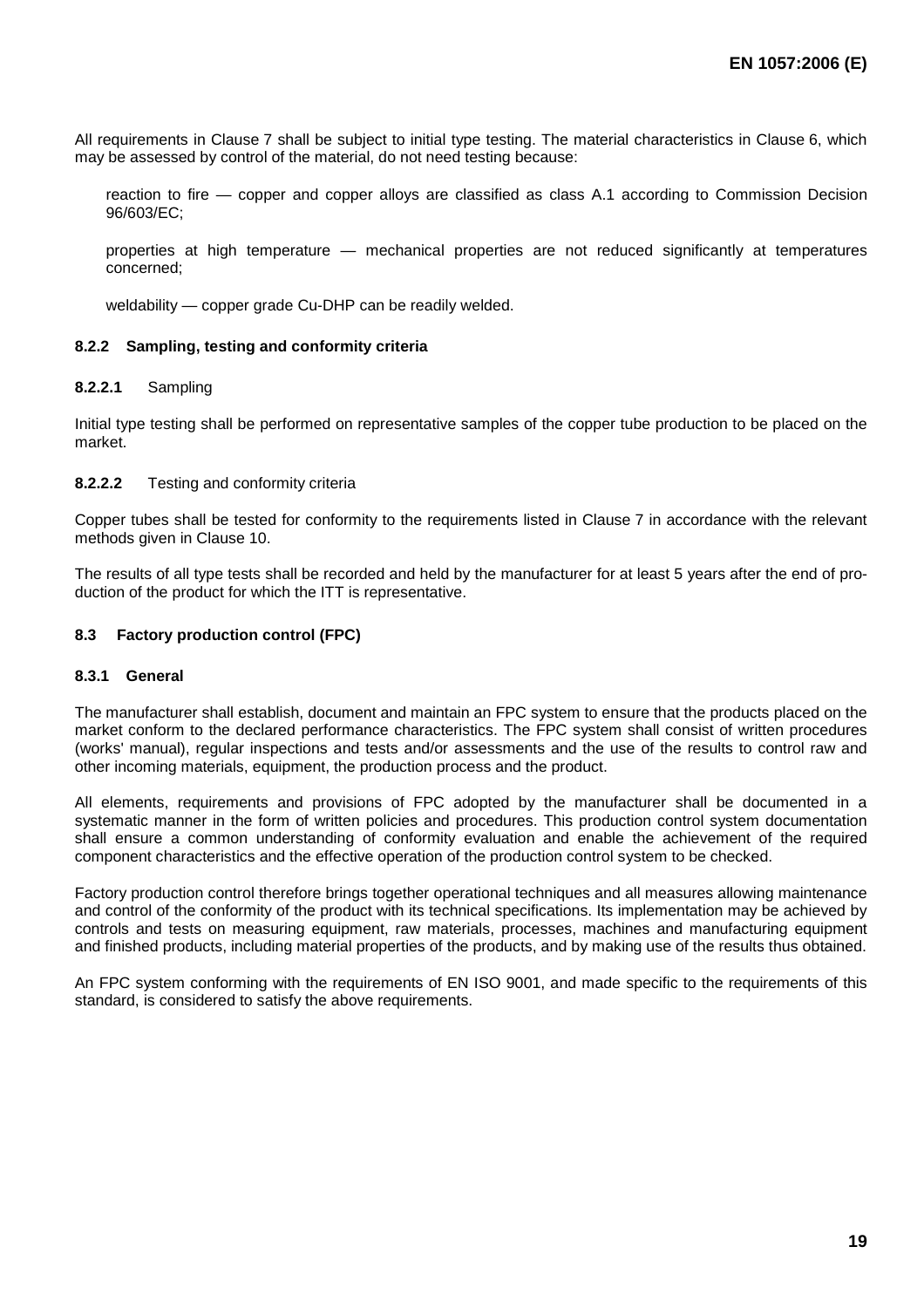#### **8.3.2 General FPC requirements**

The FPC system shall fulfil the requirements as described in the following clauses of EN ISO 9001:2000, where applicable:

- 4.2 except 4.2.1 a);
- 5.1 e), 5.5.1, 5.5.2;
- Clause 6:
- 7.1 except 7.1 a), 7.2.3 c), 7.4, 7.5, 7.6;
- 8.2.3, 8.2.4, 8.3, 8.5.2.

NOTE The FPC system may be part of a Quality Management system, e.g. in accordance with EN ISO 9001:2000.

The manufacturer shall establish procedures to ensure that the production tolerances allow for the copper tube performances to be in conformity with the declared values derived from initial type testing.

The characteristics and the means of verification are given in Clauses 7 and 10 and the minimum frequency of testing is given in Table 8.

The manufacturer shall record the results of the tests specified above. These records shall at least include the following information:

- identification of the copper tube tested;
- date of testing;
- test results.

#### **8.3.3 Manufacturer-specific FPC system requirements**

#### **8.3.3.1 Personnel**

The responsibility, authority and the relationship between personnel that manages, performs or verifies work affecting product conformity, shall be defined. This applies in particular to personnel that needs to initiate actions preventing product non-conformities from occurring, actions in case of non-conformities and to identify and register product conformity problems.

#### **8.3.3.2 Equipment**

All weighing, measuring and testing equipment necessary to achieve, or produce evidence of, conformity shall be calibrated or verified and regularly inspected according to documented procedures, frequencies and criteria. Control of monitoring and measuring devices shall conform to the appropriate clause of EN ISO 9001:2000.

All equipment used in the manufacturing process shall be regularly inspected and maintained to ensure use, wear or failure does not cause inconsistency in the manufacturing process.

#### **8.3.3.3 Raw materials**

The specifications of all incoming raw materials shall be documented, as shall be the inspection scheme for ensuring their conformity. The verification of conformity of the raw material with the specification shall be in accordance with EN ISO 9001:2000, 7.4.3.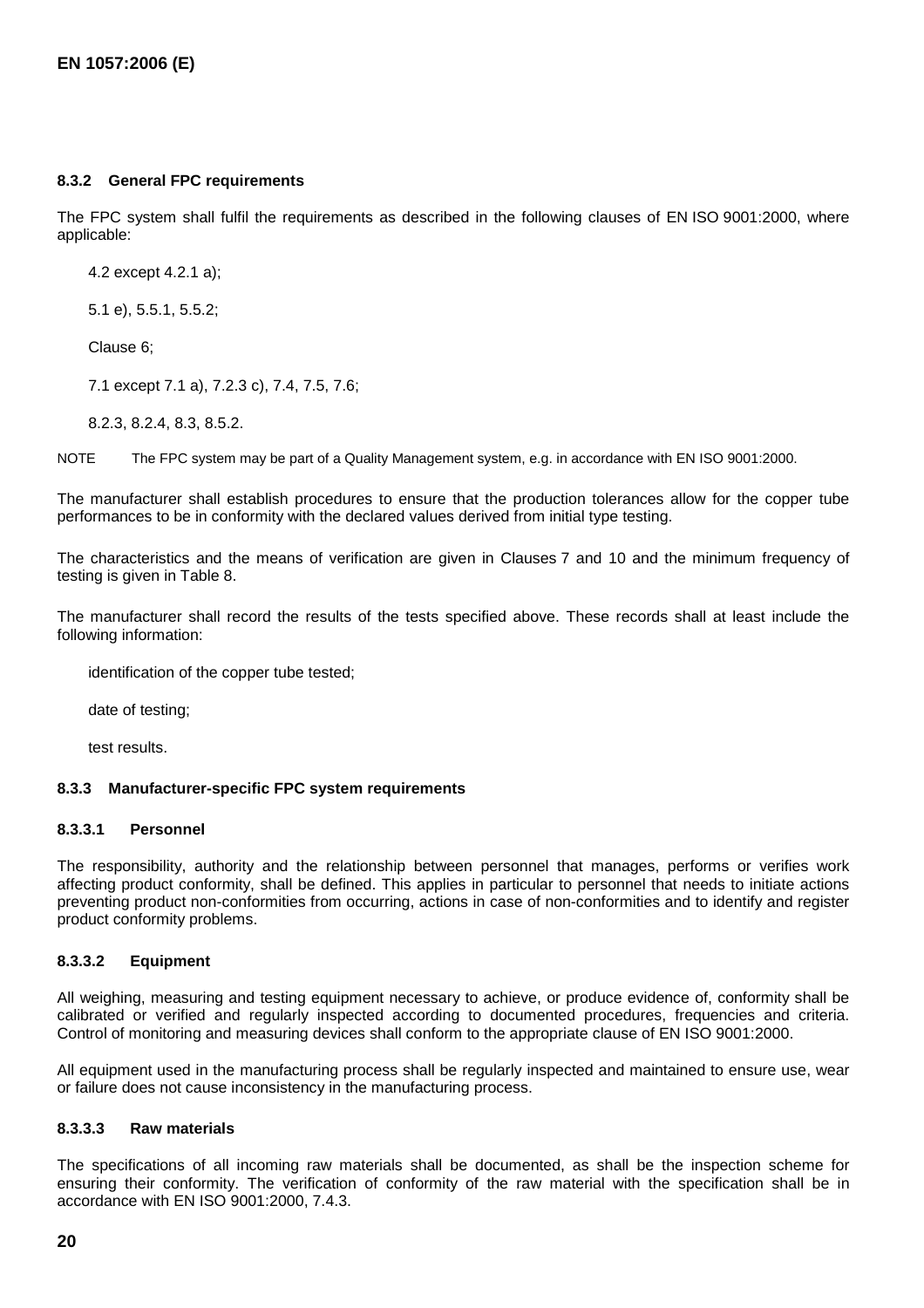#### **8.3.3.4 In-process control**

The manufacturer shall plan and carry out production under controlled conditions. Compliance with EN ISO 9001:2000, 7.5.1 and 7.5.2 shall be deemed to satisfy the requirements of this clause.

#### **8.3.3.5 Traceability and marking**

Individual copper tubes, batches or packages shall be identifiable and traceable with regard to their production origin. The manufacturer shall have written procedures ensuring that processes related to affixing traceability codes and/or markings (see Clause 12) are inspected regularly. Compliance with EN ISO 9001:2000, 7.5.3 shall be deemed to satisfy the requirements of this clause.

#### **8.3.3.6 Non-conforming products**

The manufacturer shall have written procedures which specify how non-conforming products shall be dealt with. Any such events shall be recorded as they occur and these records shall be kept for the period defined in the manufacturer's written procedures. Compliance with EN ISO 9001:2000, 8.3 shall be deemed to satisfy the requirements of this clause.

#### **8.3.3.7 Corrective action**

The manufacturer shall have documented procedures that instigate action to eliminate the cause of nonconformities in order to prevent recurrence. Compliance with EN ISO 9001:2000, 8.5.2 shall be deemed to satisfy the requirements of this clause.

#### **8.3.3.8 Handling, storage, packaging**

The manufacturer shall have written procedures providing methods of product handling and shall provide suitable storage areas preventing damage or deterioration.

## **9 Sampling**

For the purpose of quality assurance during production, the number of sampling units to be taken at random shall be in accordance with Table 8.

| Tube mass                                                            | Quantity for one sampling unit at<br>predicted monthly meterage a |                 |  |  |  |
|----------------------------------------------------------------------|-------------------------------------------------------------------|-----------------|--|--|--|
| per meter                                                            | $< 100000$ m                                                      | $\geq 100000$ m |  |  |  |
| kg/m                                                                 | kg                                                                | kg              |  |  |  |
| $\leq 0,25$                                                          | 1 500                                                             | 3 0 0 0         |  |  |  |
| > 0,25                                                               | 2 500                                                             | 5 000           |  |  |  |
| а<br>At least one sampling unit shall be taken per production batch. |                                                                   |                 |  |  |  |

#### **Table 8 — Sampling rate**

These sampling rates shall apply when testing for dimensional controls; controls of other mandatory properties shall be carried out on each second sampling unit.

Results may be used from analyses carried out at an earlier stage of manufacturing the product, e.g. at the casting or billets inward stage, if product identity is maintained and if the quality management system of the manufacturer conforms to the relevant requirements of EN ISO 9001.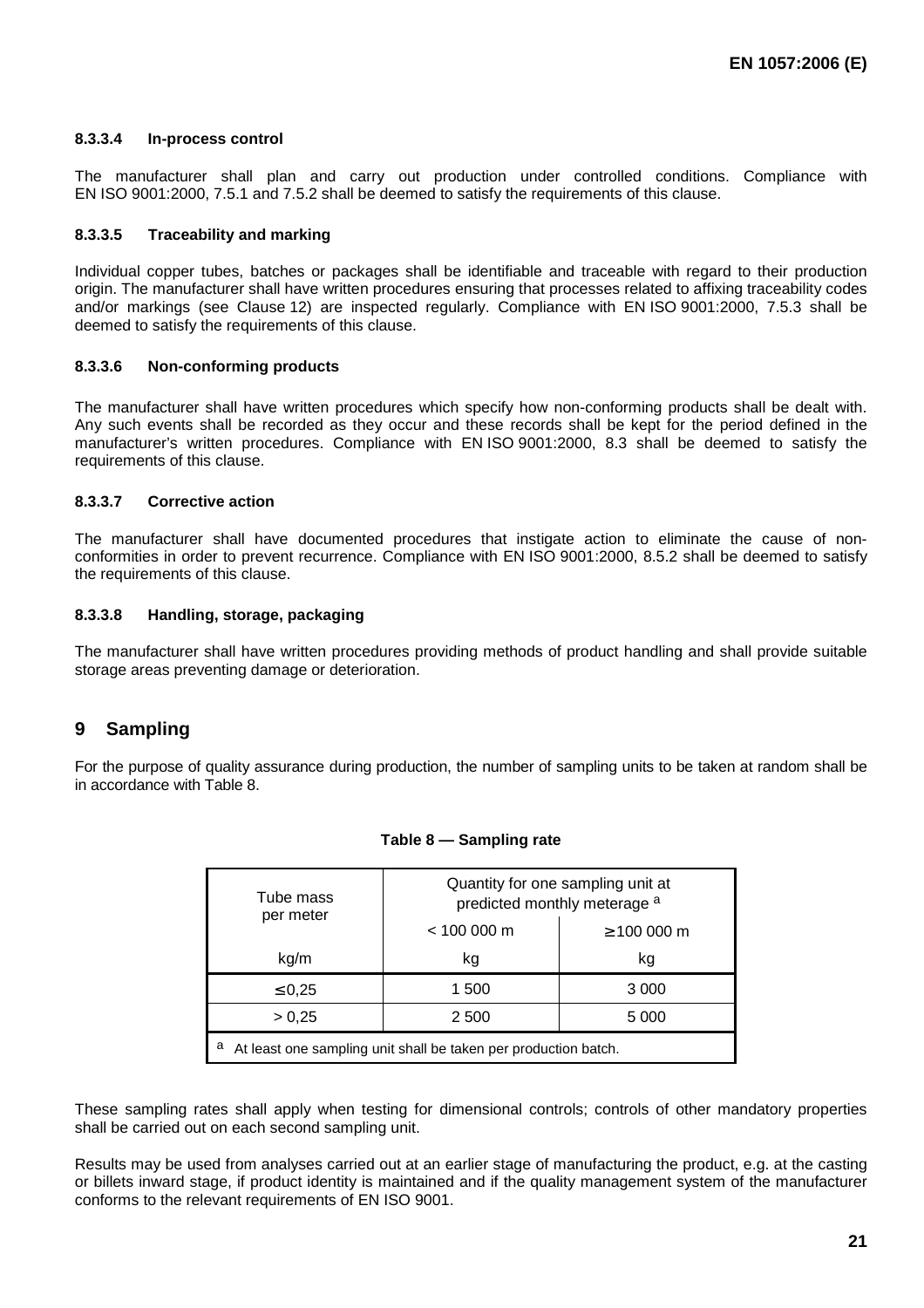## **10 Test methods**

#### **10.1 Analysis**

For composition, analysis shall be carried out on the test samples obtained in accordance with Clause 9. The analytical methods used shall be chemical or spectrographic in accordance with appropriate European or International Standards. In cases of dispute the reference method shall be by chemical analysis according to ISO 1553 and ISO 4741.

#### **10.2 Tensile test**

The tensile test shall be carried out in accordance with the method given in EN 10002-1 on test pieces prepared from the samples obtained in accordance with Clause 9.

#### **10.3 Hardness test**

When required and after agreement between the purchaser and the supplier, the Vickers hardness test shall be carried out in accordance with EN ISO 6507-1.

#### **10.4 Carbon content test**

The determination of carbon content shall be carried out on the samples obtained in accordance with Clause 9 using the reference method described in EN 723.

NOTE For factory production control, it is at the discretion of the manufacturer to choose between quantitative analysis of carbon content and the carbon film test.

#### **10.5 Carbon film test**

The detection and assessment of carbon film shall be carried out on the samples obtained in accordance with Clause 9 using the method described in Annex B.

#### **10.6 Bending test**

When required, the bending test shall be carried out under current operating conditions using appropriate bending machines without internal mandrel in accordance with EN ISO 8491. The test piece shall be bent to an angle of 90° and to the appropriate minimum radius of curvature given in Table 9.

NOTE The result of bending on site may be different from the result of the bending test carried out under laboratory conditions due to tooling variations.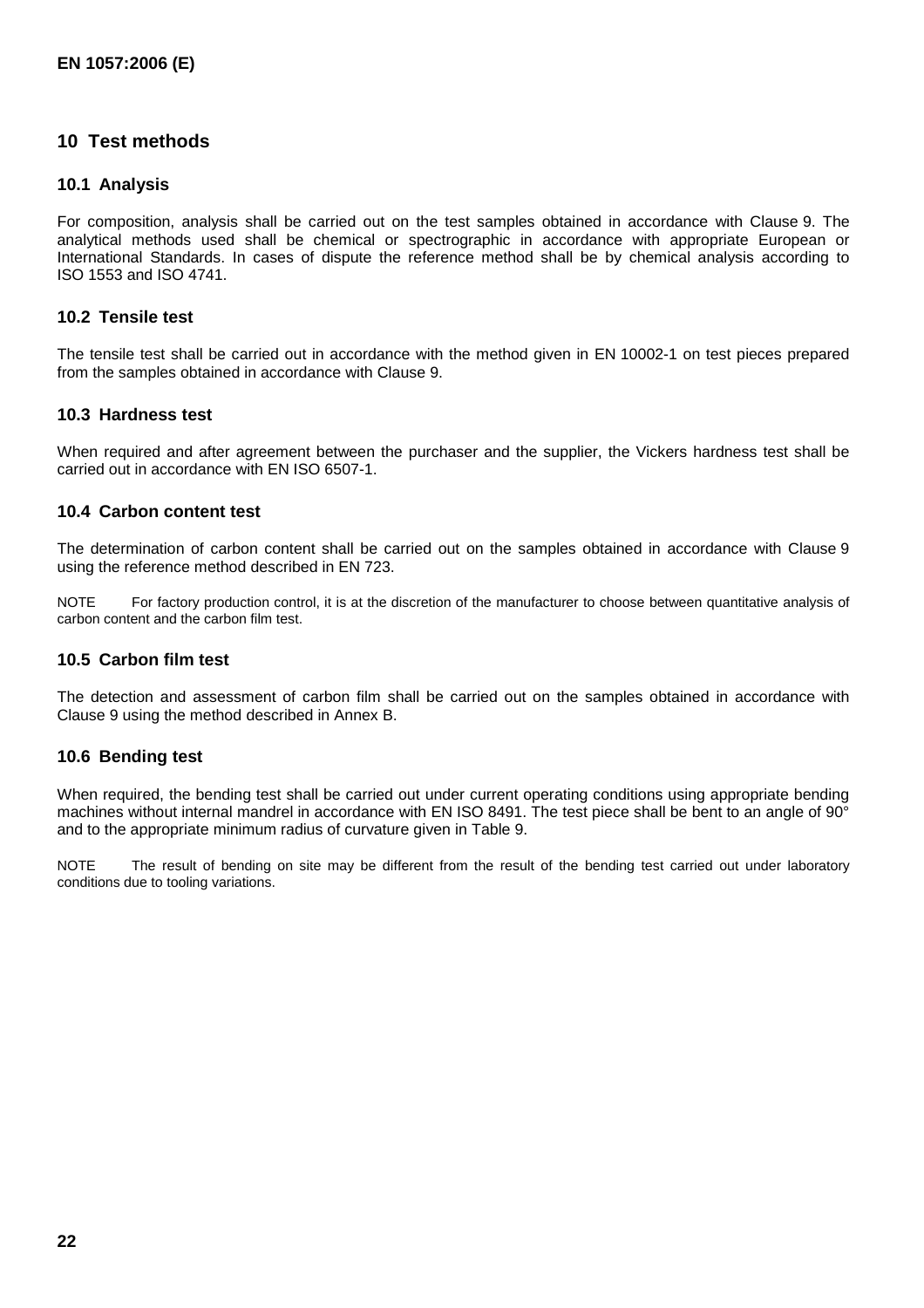| Nominal outside<br>diameter | Minimum radius of curvature |                     |  |  |
|-----------------------------|-----------------------------|---------------------|--|--|
| d                           | internal radius             | neutral axis radius |  |  |
| 6                           | 27                          | 30                  |  |  |
| 8                           | 31                          | 35                  |  |  |
| 10                          | 35                          | 40                  |  |  |
| $12 \overline{ }$           | 39                          | 45                  |  |  |
| 14                          | 43                          | 50                  |  |  |
| 15                          | 48                          | 55                  |  |  |
| 16                          | 52                          | 60                  |  |  |
| 18                          | 61                          | 70                  |  |  |

#### **Table 9 — Minimum radius of curvature**

Dimensions in millimetres

#### **10.7 Drift-expanding test**

When required, the drift-expanding test shall be carried out in accordance with EN ISO 8493. The outside diameter of the tube end shall be expanded by 30 % using a conical mandrel having an angle of 45°.

### **10.8 Flanging test**

When required, the flanging test shall be carried out in accordance with EN ISO 8494. After testing, the outside diameter of the flange shall be at least 30 % greater than the nominal tube diameter when the tube was formed on a flanging tool with a corner radius of approximately 1 mm.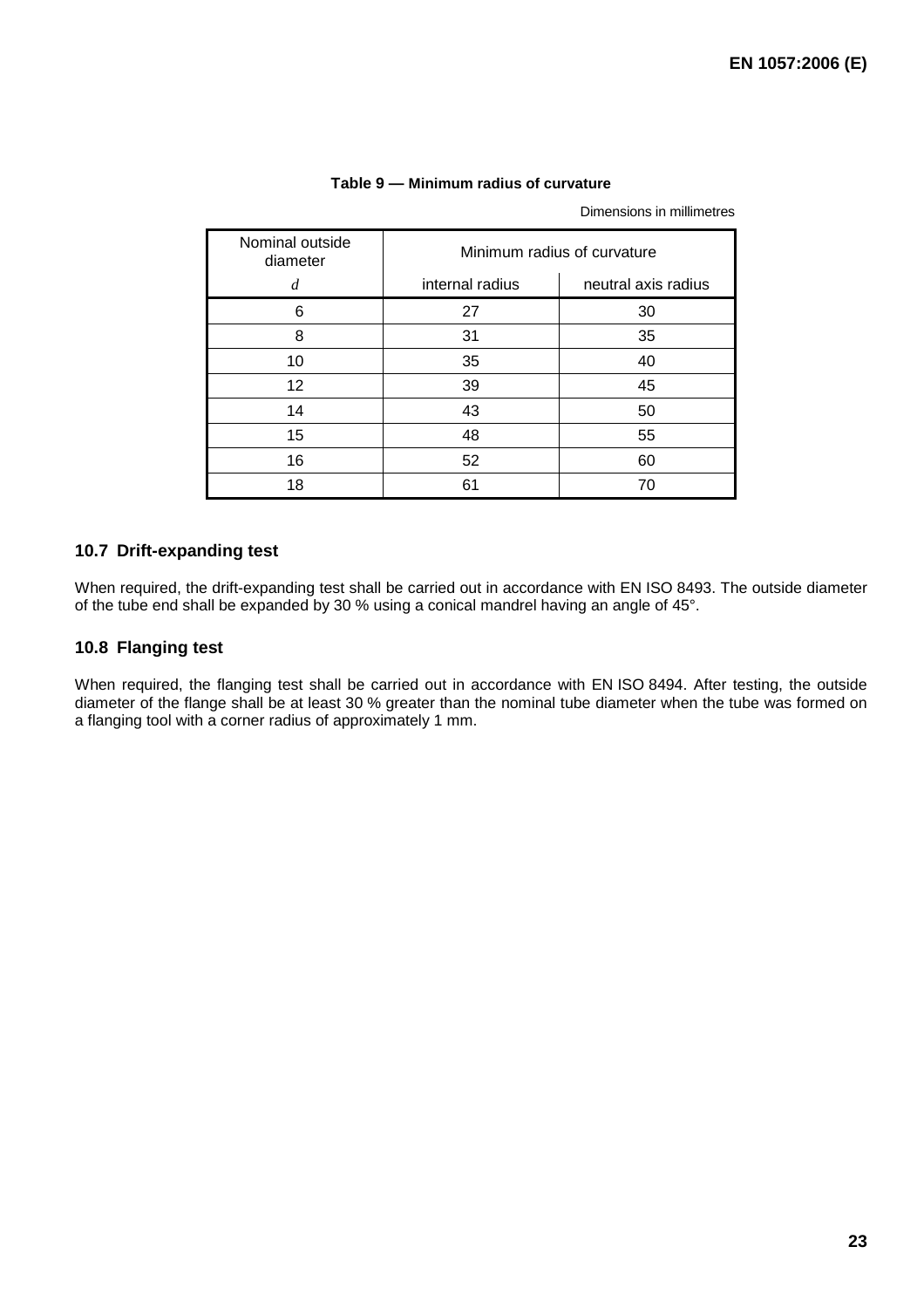#### **10.9 Freedom from defects tests**

Each tube shall be subjected to one of the following tests:

- eddy current test for detection of local defects, in accordance with EN 1971 and the requirements in C.1;
- hydrostatic test in accordance with the method in C.2;
- pneumatic test in accordance with the method in C.3.

Except for initial type testing, when only the eddy current test shall be used, the choice of the method, selected from the above, is at the discretion of the manufacturer.

#### **10.10 Retests**

In the event that the sample fails to meet the test requirements the batch represented by the sample or, in the case of continuous production all tubes manufactured since the previous check, shall be placed in a bond.

Further samples shall be taken from the bonded tubes at a sampling rate four times more frequent than specified in Clause 9. If any of the retest samples fail to meet the specification requirements the tubes represented by the samples shall be deemed not to meet the requirements of this European Standard and shall be rejected. If all the retest samples meet the requirements, the tubes represented by the samples shall be deemed to meet the requirements of this European Standard.

## **11 Inspection documentation**

When requested by the purchaser [see 5 k)] and agreed with the supplier, the supplier shall issue for the products the appropriate inspection document in accordance with EN 10204.

NOTE When ordering material for pressure equipment applications, the equipment manufacturer has the obligation to request appropriate inspection documentation according to EN 10204:2004, Annex ZA.

## **12 Marking and form of delivery**

#### **12.1 Marking**

Tubes from 10 mm up to and including 54 mm diameter shall be permanently marked at repeated distances along their length of not greater than 600 mm, with at least the following:

Permanent marking:

- number of this European Standard (EN 1057);
- manufacturer's identification mark;
- date of production: year and quarter (I to IV) or year and month (1 to 12).

The marking shall not be detrimental to the use of the tube.

Durable or permanent marking:

- nominal cross-sectional dimensions: outside diameter  $\times$  wall thickness;
- identification for R250 (half hard) material condition by the following symbol: I-I-I.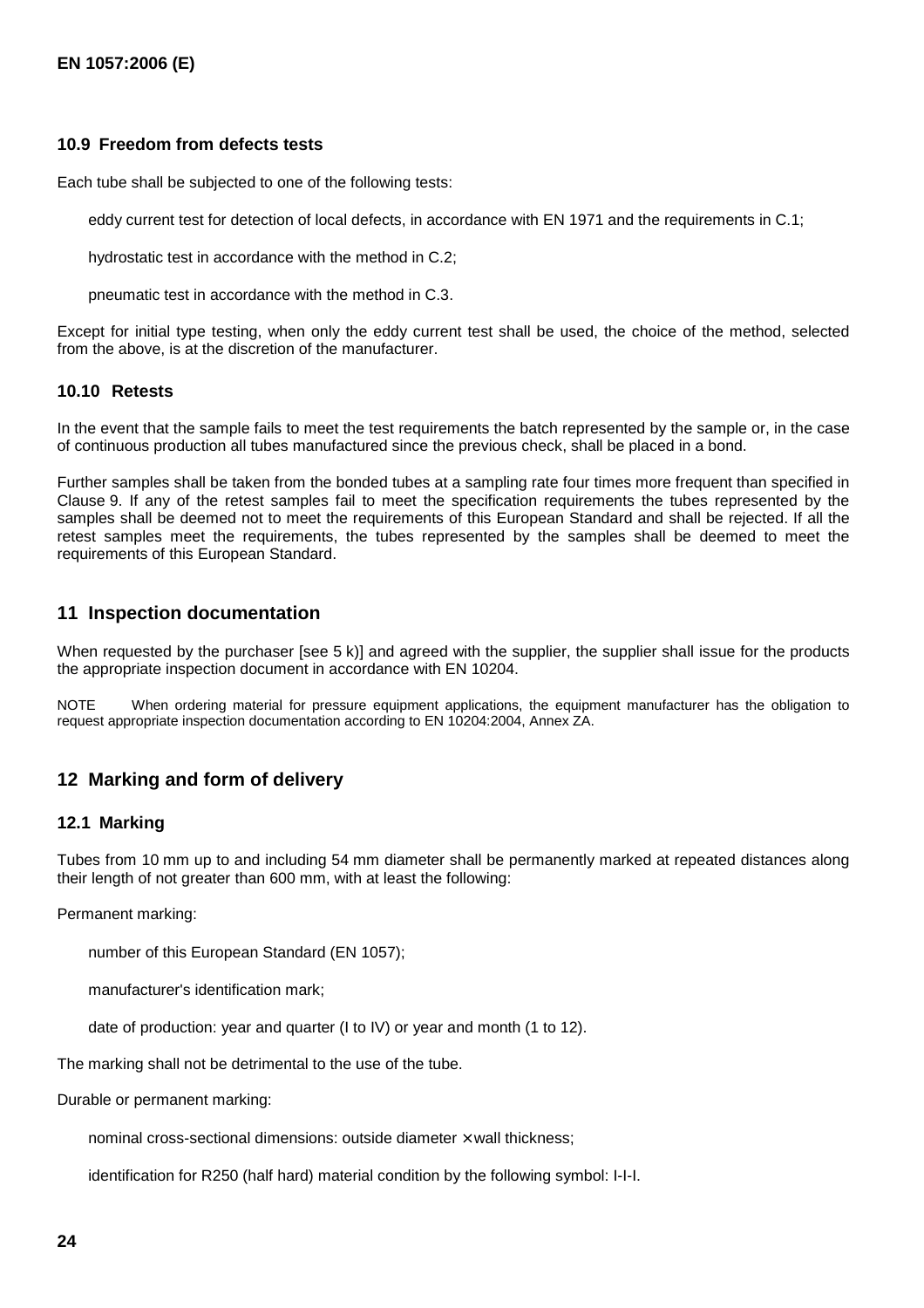Tubes from 6 mm but less than 10 mm, or greater than 54 mm diameter shall be at least similarly marked legibly at both ends.

The marking shall do nothing to either obscure or cause confusion with any regulatory marking, e.g. CE marking.

### **12.2 Form of delivery**

The recommended form of delivery of tubes is given in Table 10.

| Form of delivery |      | Nominal outside diameter<br>mm | Nominal length<br>m | Material condition |
|------------------|------|--------------------------------|---------------------|--------------------|
|                  | from | up to and including            |                     |                    |
| Coils            | 6    | 28                             | 25;50               | R220 (annealed)    |
| Straight lengths |      |                                | 3; 5                | R250 (half hard)   |
|                  |      | 6<br>267                       |                     | R290 (hard)        |

## **Table 10 — Recommended form of delivery**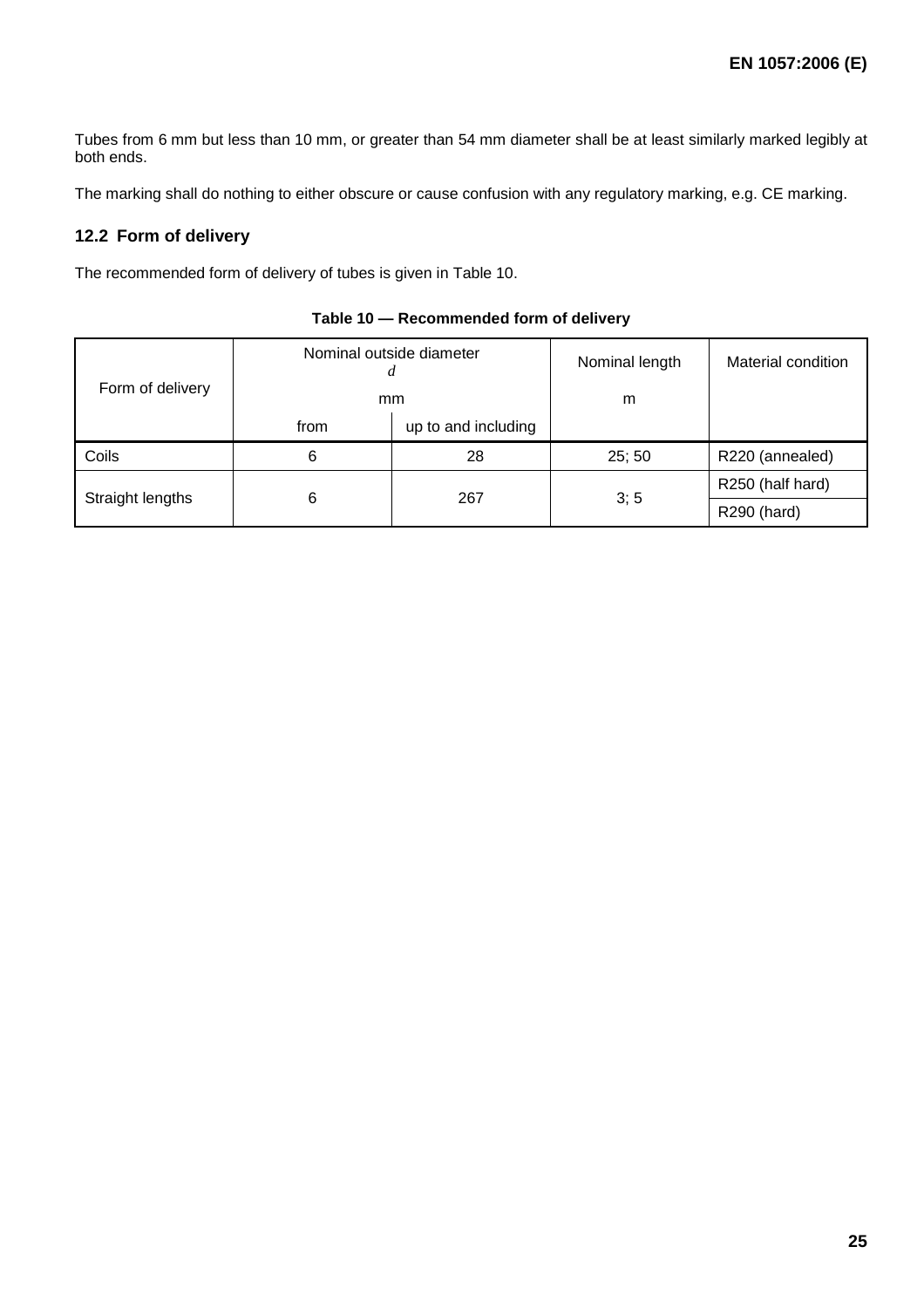# **Annex A**

(normative)

# **Standardized dimensions for reconsideration at a future revision**

## **Table A.1 — Standardized dimensions for reconsideration at a future revision**

Dimensions in millimetres

| Nominal outside diameter                           |              |              |             |             |             |                  | Nominal wall thickness |                |             |                |                |              |                           |
|----------------------------------------------------|--------------|--------------|-------------|-------------|-------------|------------------|------------------------|----------------|-------------|----------------|----------------|--------------|---------------------------|
|                                                    |              |              |             |             |             |                  | $\boldsymbol{e}$       |                |             |                |                |              |                           |
| $\boldsymbol{d}$                                   | 0,5          | 0,6          | 0,7         | 0,75        | 0,8         | $\overline{0,9}$ | 1,0                    | 1,1            | 1,2         | 1,5            | 2,0            | 2,5          | 3,0                       |
| $\,6$                                              | $\mathsf X$  |              |             |             |             |                  |                        |                |             |                |                |              |                           |
| 8                                                  | $\mathsf X$  |              |             |             |             |                  |                        |                |             |                |                |              |                           |
| 10                                                 | $\mathsf X$  |              |             |             |             |                  |                        |                |             |                |                |              |                           |
| 12                                                 | $\mathsf X$  |              |             |             |             |                  |                        |                |             |                |                |              |                           |
| 14,68 $(14,7a)$                                    |              |              | $\mathsf X$ |             |             |                  |                        |                |             |                |                |              |                           |
| 15                                                 | $\mathsf{X}$ |              |             | $\mathsf X$ |             |                  |                        |                | $\mathsf X$ | $\mathsf X$    |                |              |                           |
| 16                                                 |              |              |             |             | $\mathsf X$ |                  |                        |                | $\sf X$     |                |                |              |                           |
| 18                                                 |              | $\mathsf X$  |             | X           |             |                  |                        |                | $\sf X$     | $\mathsf X$    |                |              |                           |
| 21,03(21a)                                         |              | $\mathsf{X}$ |             |             |             | $\mathsf X$      |                        |                |             | $\mathsf X$    |                |              |                           |
| 22                                                 |              | $\mathsf X$  |             |             |             |                  |                        |                |             |                |                |              |                           |
| 27,38 $(27,4^a)$                                   |              |              |             |             |             | $\pmb{\times}$   |                        |                |             |                |                |              |                           |
| 28                                                 |              | $\mathsf X$  |             |             |             |                  |                        |                |             | $\overline{X}$ |                |              |                           |
| 34,13 $(34a)$                                      |              |              |             |             |             |                  |                        | $\pmb{\times}$ |             |                |                |              |                           |
| 35                                                 |              |              |             |             |             |                  |                        |                |             |                | $\mathsf X$    |              |                           |
| 40,48 (40,5 <sup>a</sup> )                         |              |              |             |             |             |                  |                        | $\mathsf X$    |             |                |                |              |                           |
| 42                                                 |              |              |             |             |             |                  |                        |                |             |                | $\mathsf X$    |              |                           |
| 53,59 (53,6 a)                                     |              |              |             |             |             |                  |                        |                | $\mathsf X$ |                |                |              |                           |
| 64                                                 |              |              |             |             |             |                  |                        |                |             | $\mathsf X$    |                | $\mathsf X$  |                           |
| 66,7                                               |              |              |             |             |             |                  | $\mathsf X$            |                |             | $\mathsf X$    |                | $\mathsf X$  |                           |
| 70                                                 |              |              |             |             |             |                  |                        |                |             |                | X              | $\mathsf X$  |                           |
| 76,1                                               |              |              |             |             |             |                  |                        |                | $\mathsf X$ |                |                | $\mathsf{X}$ |                           |
| 80                                                 |              |              |             |             |             |                  | $\mathsf X$            |                |             |                | X              |              |                           |
| 88,9                                               |              |              |             |             |             |                  |                        |                |             |                |                | $\mathsf X$  | $\boldsymbol{\mathsf{X}}$ |
| 108                                                |              |              |             |             |             |                  |                        |                | $\mathsf X$ |                | $\sf X$        |              | $\pmb{\times}$            |
| 133                                                |              |              |             |             |             |                  |                        |                |             |                | $\overline{X}$ |              |                           |
| 159                                                |              |              |             |             |             |                  |                        |                |             | X              |                |              |                           |
| a Designated outside diameter for the Irish market |              |              |             |             |             |                  |                        |                |             |                |                |              |                           |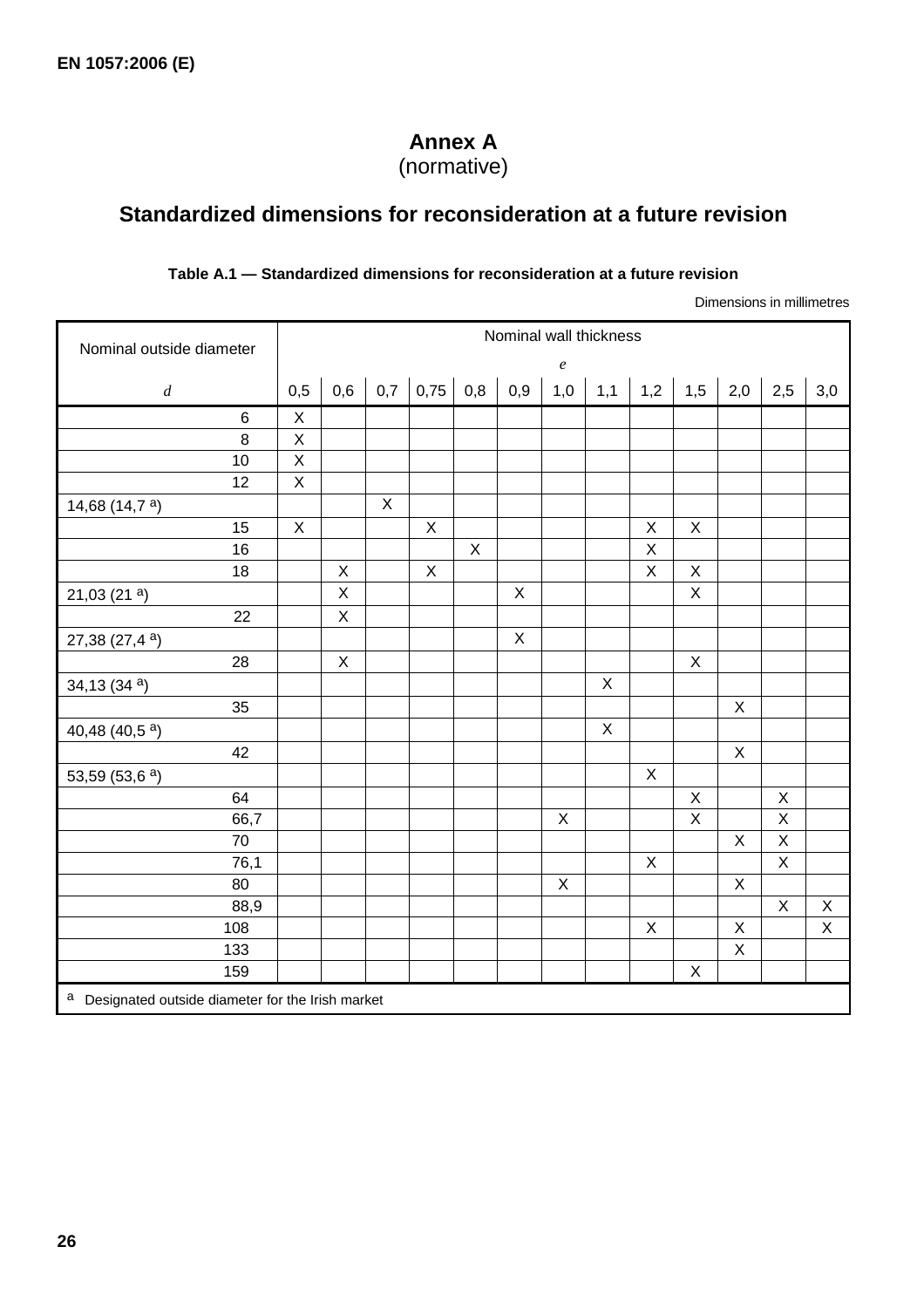# **Annex B**

(normative)

# **Carbon film test**

## **B.1 Preparation of the test piece**

The sample of tube to be tested shall be cleaned on its outside surface either abrasively by filing or turning in order to remove all traces of the original surface finish or chemically by sealing one end with an acid resistant plug and then immersing in concentrated nitric acid to pickle the outside surface and then rinsing with de-ionized water and drying.

A sample, at least 25 mm long, shall be then cut from the cleaned section, using a clean saw blade and cut in half longitudinally to make two test pieces. One test piece shall be degreased by dipping in acetone.

For tube dimensions exceeding 22 mm  $\times$  1 mm a sample of comparable surface area shall be taken, the preparation of which shall correspond to the procedure described above.

## **B.2 Procedure**

The degreased test piece shall be placed, with its internal surface upwards, in a small, flat-bottomed white porcelain or glass dish and covered with 25 % (mass fraction) nitric acid at ambient temperature.

The acid causes loosening of surface deposits which will float to the surface. When the acid turns blue in colour the test piece shall be removed and rinsed with de-ionized water to wash back into the acid any particles adhering to the test piece.

## **B.3 Detection and assessment of films**

The reaction of the test piece in the acid shall be observed with a microscope of  $\times$  10 magnification.

The initial observation will assess whether a material released by the acid is in the form of a film or particulate. If nothing is detected, or particles are found, the test is passed.

If clearly visible films are seen floating to the surface these may be of carbon or oxide.

To distinguish between carbon and oxide, the porcelain or glass dish shall be gently heated and the acid allowed to boil for about 5 min to dissolve any oxide films.

If on re-examination the films have been eliminated or only particles remain, the test is passed. If there is no reduction in the film element, then it is carbon and the test is failed.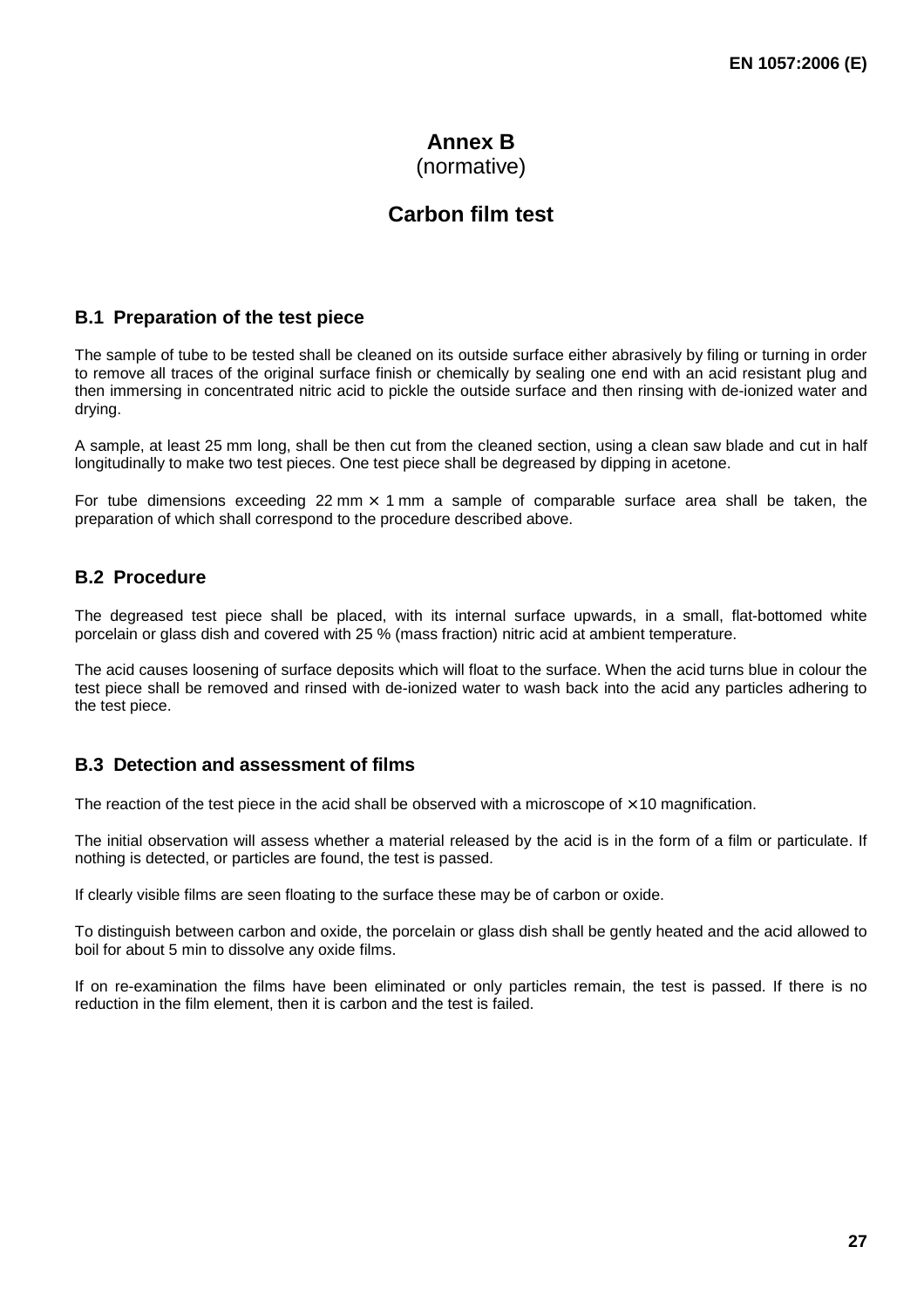# **Annex C**

(normative)

# **Freedom from defects tests**

## **C.1 Eddy current test**

Maximum drill diameters for the reference standard tube, which is defined in EN 1971, are given in Table C.1.

| Table C.1 — Maximum drill diameters for the reference standard tube |  |
|---------------------------------------------------------------------|--|
|---------------------------------------------------------------------|--|

Dimensions in millimetres

| Nominal outside diameter<br>u | Drill diameter      |      |  |  |  |  |
|-------------------------------|---------------------|------|--|--|--|--|
| over                          | up to and including | max. |  |  |  |  |
| 28<br>ն a                     |                     | 1.2  |  |  |  |  |
| 28                            | 20                  |      |  |  |  |  |
| a<br>Including 6.             |                     |      |  |  |  |  |

Signals produced by reference standard tubes set the sorting limits for acceptance or rejection. Tubes containing defects which produce signals equal to or greater than the sorting limit shall be rejected.

## **C.2 Hydrostatic test**

The tube under test shall be connected to a source of pressurized water. Water pressure as specified in Table C.2 shall be maintained in the tube for a minimum period of 10 s without evidence of leaking. If one or more leaks are observed, the tube shall be rejected. If no leak is observed, the tube shall be accepted.

| Nominal outside diameter<br>d                  | Hydraulic pressure |    |  |  |
|------------------------------------------------|--------------------|----|--|--|
| mm                                             | bar                |    |  |  |
| over                                           | min.               |    |  |  |
| 54<br>6a                                       |                    | 35 |  |  |
| 54<br>108                                      |                    | 25 |  |  |
| 108                                            | 15                 |    |  |  |
| 159                                            | 10                 |    |  |  |
| <b>NOTE</b><br>1 bar is equivalent to 0,1 MPa. |                    |    |  |  |
| a<br>Including 6.                              |                    |    |  |  |

|  |  | Table C.2 - Hydraulic pressure test |
|--|--|-------------------------------------|
|--|--|-------------------------------------|

## **C.3 Pneumatic test**

The tube under test shall be connected to a source of pressurized air. Air pressure at 4 bar (0,4 MPa) shall be maintained in the tube.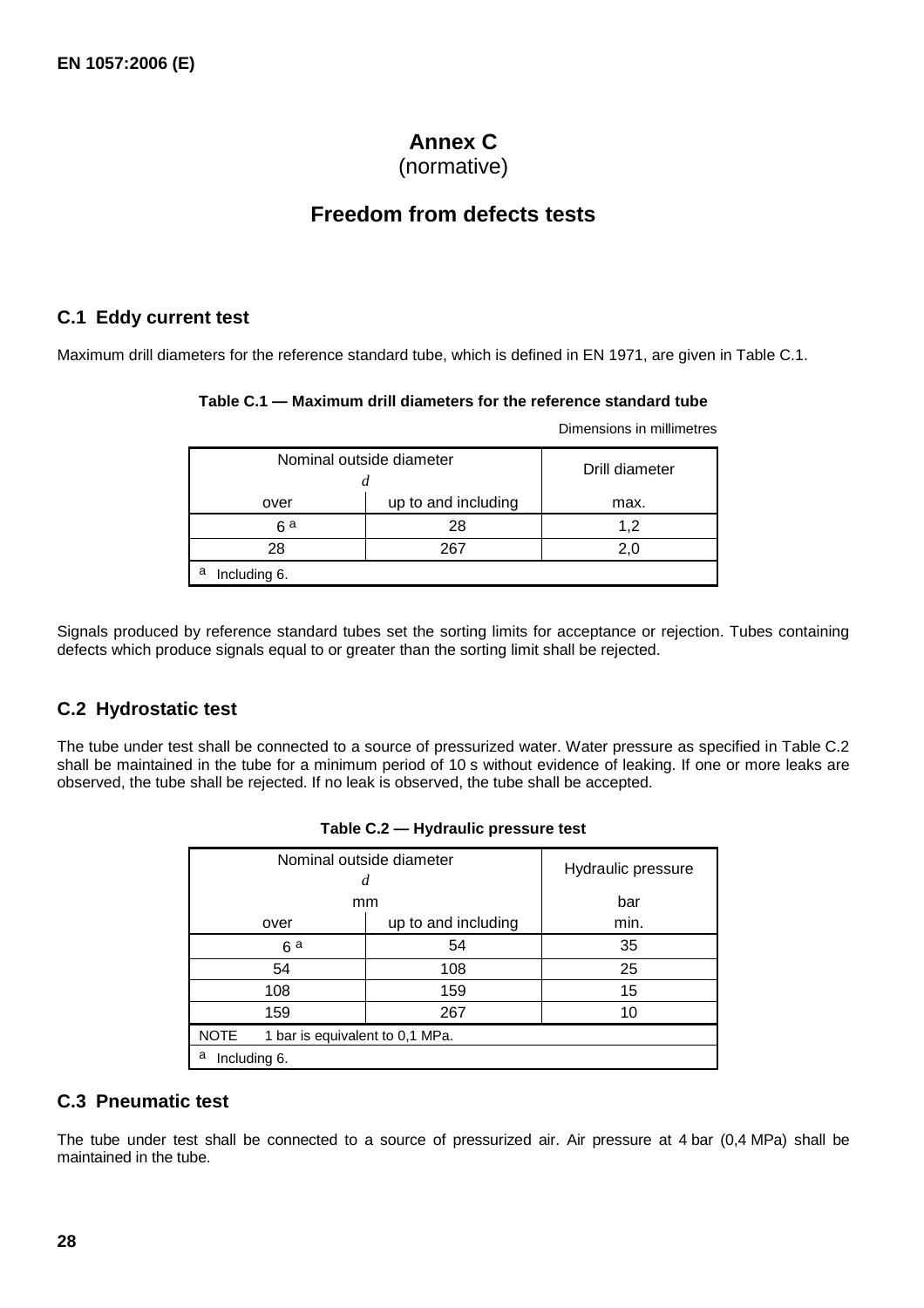The tube shall be completely immersed in water for a minimum period of 10 s and inspected for the issue of bubbles from the tube. Should any bubbles be observed then the tube shall be rejected. If no bubbles are observed then the tube shall be accepted.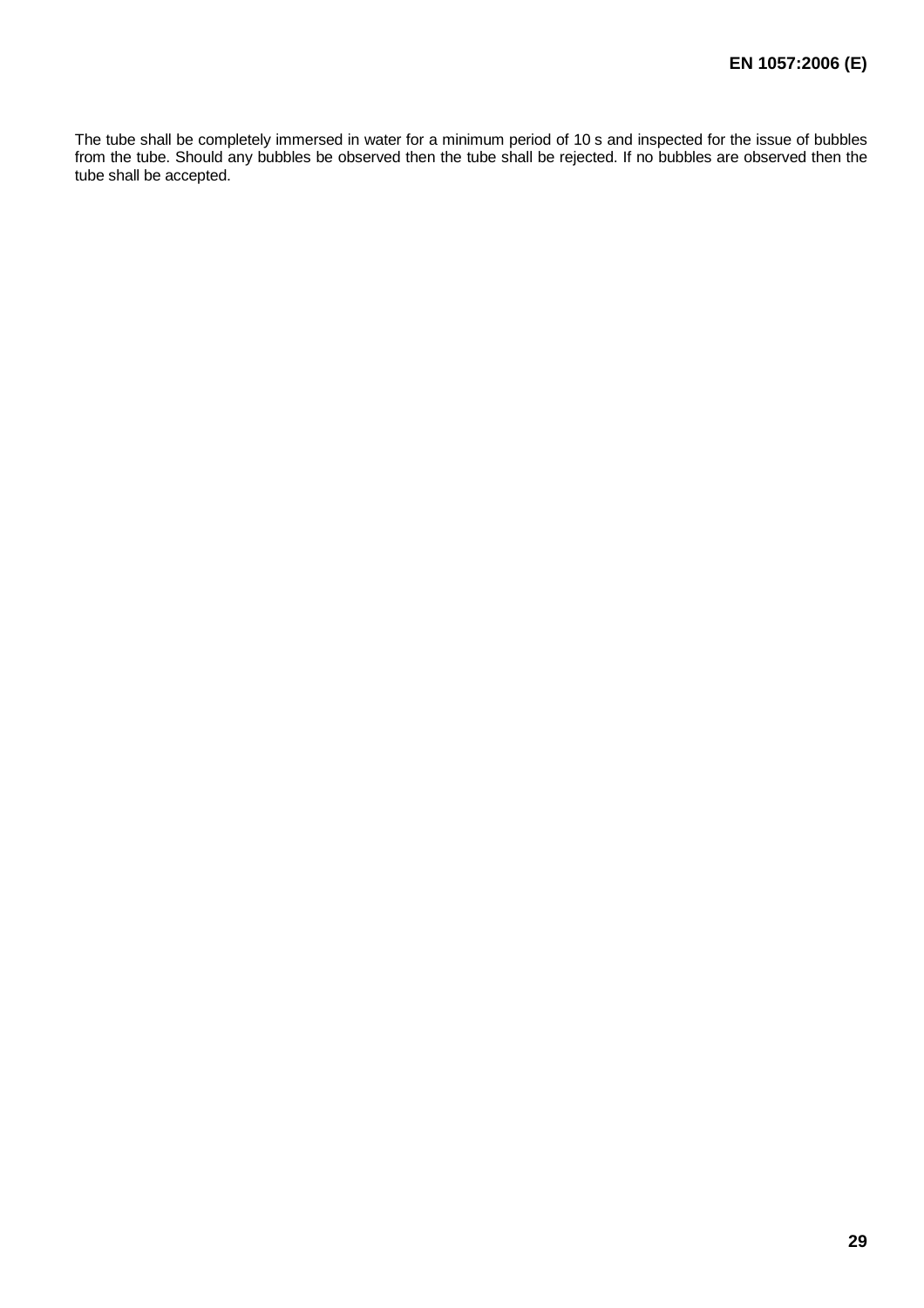# **Annex ZA**

(informative)

# **Clauses of this European Standard addressing the provisions of the EU Construction Products Directive (CPD) 89/106/EEC**

## **ZA.1 Scope and relevant characteristics**

This European Standard has been prepared under Mandate M/131 "Pipes, tanks and ancillaries not in contact with water for human consumption" given to CEN by the European Commission and the European Free Trade Association.

The clauses of this European Standard shown in this Annex meet the requirements of the mandate given under the EU Construction Products Directive (89/106/EEC).

Compliance with these clauses confers a presumption of fitness of the construction products covered by this Annex for their intended uses indicated herein; reference shall be made to the information accompanying the CE marking.

#### **WARNING — Other requirements and other EU Directives, not affecting the fitness for intended use, may be applicable to the construction products falling within the scope of this standard.**

NOTE 1 In addition to any specific clauses relating to dangerous substances contained in this standard, there may be other requirements applicable to the products falling within its scope (e.g. transposed European legislation and national laws, regulations and administrative provisions). In order to meet the provisions of the EU Construction Products Directive, these requirements need also to be complied with, when and where they apply.

NOTE 2 An informative database of European and national provisions on dangerous substances is available at the Construction web site on EUROPA (accessed through

http://europa.eu.int/comm/enterprise/construction/internal/dangsub/dangmain.htm ).

This Annex has the same scope as Clause 1 of this standard with regard to the products covered. It establishes the conditions for the CE marking of seamless, round copper tubes for water and gas in heating and sanitary applications intended for the uses indicated below and shows the relevant clauses applicable (see Table ZA.1).

| Construction product: | <b>Pipes</b>                                                     |
|-----------------------|------------------------------------------------------------------|
| Intended uses:        | 18/33 Drainage, and disposal of other liquids and gaseous waste; |
|                       | 20/33 Supply of fuels, oil and other liquids;                    |
|                       | 21/33 Fire suppression and extinguishing systems;                |
|                       | 22/33 Supply of gases, pressure and vacuum systems;              |
|                       | 33/33 Storage fixtures.                                          |
|                       |                                                                  |

NOTE Hot water heating systems, including under-floor heating systems, are included in intended use 20/33.

The requirement on a certain characteristic is not applicable in those Member States where there are no regulatory requirements on that characteristic for the intended end use of the product. In this case, manufacturers placing their products on the market of these Member States are not obliged to determine nor declare the performance of their products with regard to this characteristic and the option "No performance determined" (NPD) in the information accompanying the CE marking (see ZA.3) may be used. The NPD option may not be used, however, where the characteristic is subject to a threshold level.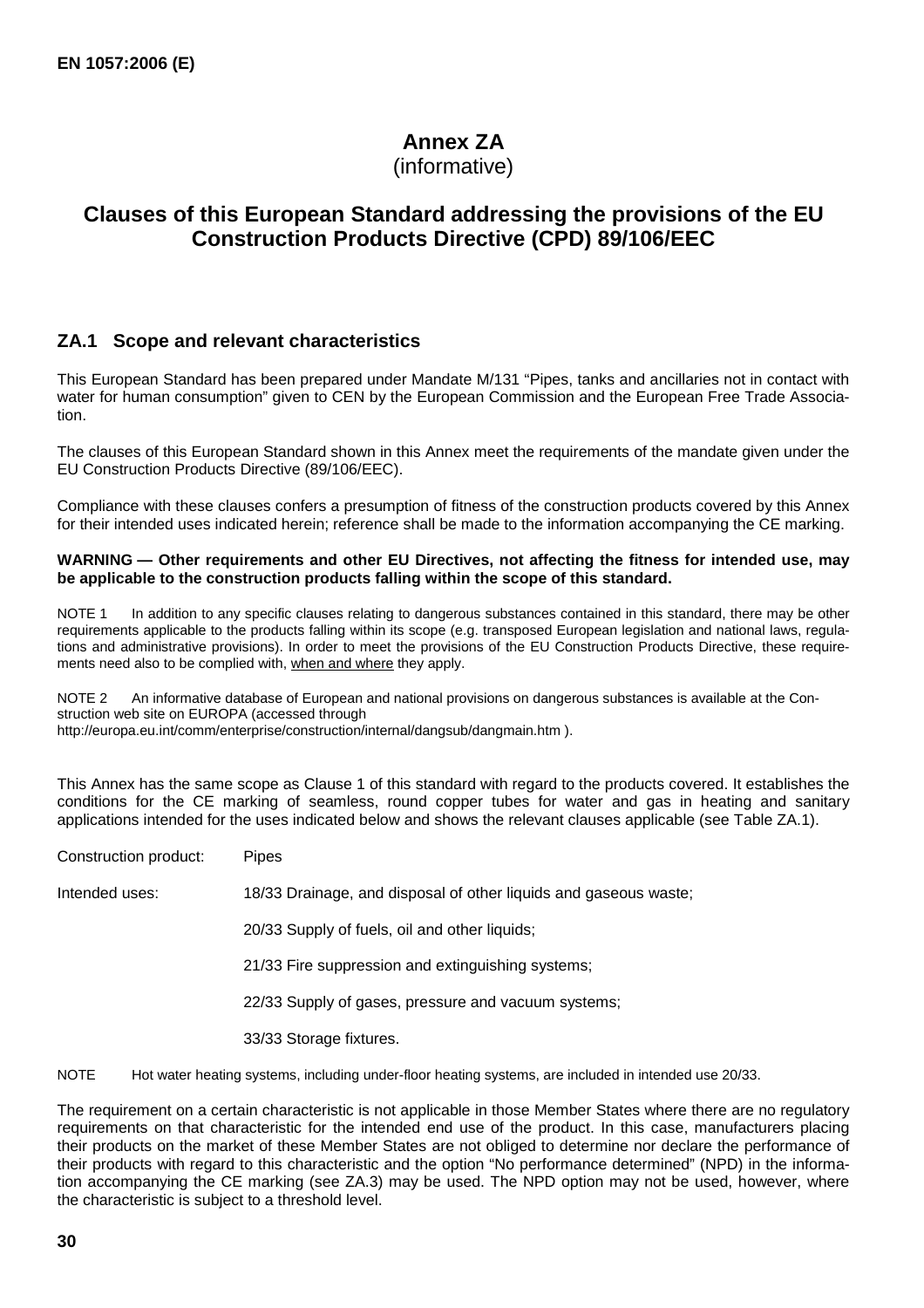| Essential<br>characteristics     | Requirement clause(s) in this<br>(or another) EN                     | <b>Notes</b> |
|----------------------------------|----------------------------------------------------------------------|--------------|
| Reaction to fire                 | 6.1 Safety in case of fire - Reaction to fire                        | Class A.1    |
| Crushing strength                | Derives from Wall thickness, 7.3.2 and Mechanical<br>properties, 7.2 | pass/fail    |
| Internal pressure                | Derives from Wall thickness, 7.3.2 and Mechanical<br>properties, 7.2 | pass/fail    |
| Dimensional tolerances           | 7.3 Dimensions and tolerances                                        | pass/fail    |
| Resistance to high temperature   | 6.2 Properties at high temperature                                   | threshold    |
| (for heating networks)           |                                                                      |              |
| Weldability (for gas networks)   | 6.3 Weldability                                                      | pass/fail    |
| Tightness: gas and liquid        | 10.9 Freedom from defects tests                                      | pass/fail    |
| Durability of crushing strength, | 7.5 Surface quality                                                  | pass/fail    |
| internal pressure and tightness  |                                                                      |              |

## **Table ZA.1 — Relevant clauses**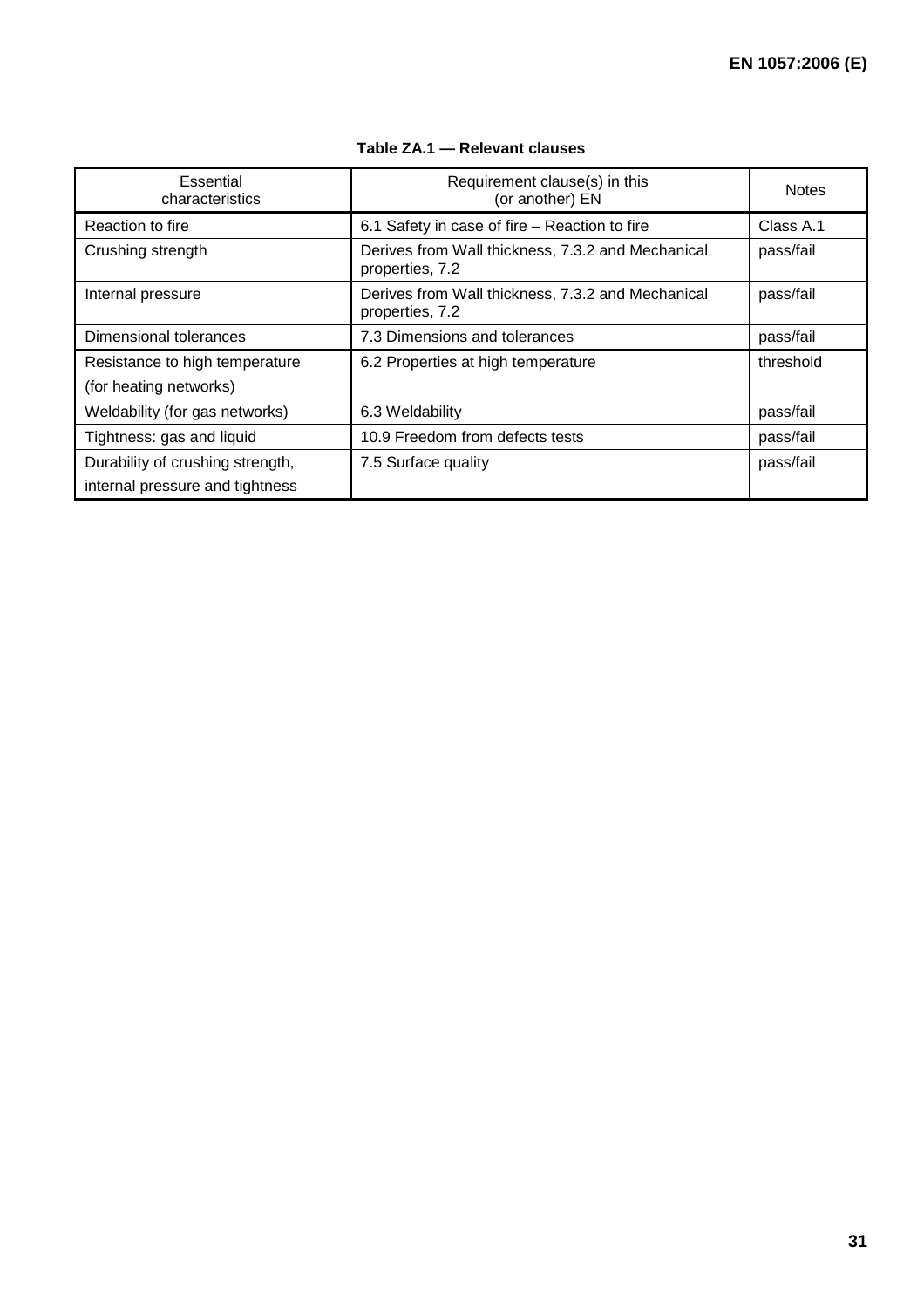## **ZA.2 Procedure(s) for attestation of conformity of pipes**

## **ZA.2.1 System(s) of attestation of conformity**

The systems of attestation of conformity of pipes indicated in Table ZA.1, in accordance with the Decision of the Commission 99/472/EC of 1999-07-01 as given in Annex III of the mandate for "Pipes, tanks and ancillaries not in contact with water for human consumption", are shown in Table ZA.2 for the indicated intended uses.

| <b>Product</b>                                                                                                                                                                                         | Intended use(s)                                                                                                                                                                                                                                                                                                                                                                  | Level(s) or<br>class(es)  | <b>Attestation of</b><br>conformity<br>system(s) |  |  |  |
|--------------------------------------------------------------------------------------------------------------------------------------------------------------------------------------------------------|----------------------------------------------------------------------------------------------------------------------------------------------------------------------------------------------------------------------------------------------------------------------------------------------------------------------------------------------------------------------------------|---------------------------|--------------------------------------------------|--|--|--|
| Pipes - Mandate,<br>Annex III (1/5)                                                                                                                                                                    | In installations for the transport/distribution/storage of<br>gas/fuel intended for the supply of building heat-<br>ing/cooling systems, from the external storage reservoir<br>or the last pressure reduction unit of the network to the<br>inlet of the boiler/heater/cooler system(s) of the build-<br>$ing(s)$ .                                                             |                           | 3                                                |  |  |  |
| Pipes - Mandate,<br>Annex III (4/5)                                                                                                                                                                    | In installations in areas subject to reaction to fire regula-<br>tions, used for the transport/distribution/storage of<br>gas/fuel intended for the supply of building heat-<br>ing/cooling systems, from the external storage reservoir<br>or the last pressure reduction unit of the network to the<br>inlet of the boiler/heater/cooler system(s) of the build-<br>$ing(s)$ . | A.1<br>(reaction to fire) | 1                                                |  |  |  |
| Pipes - Mandate,<br>Annex III (2/5)                                                                                                                                                                    | In installations for the transport/disposal/storage of water<br>not intended for human consumption.                                                                                                                                                                                                                                                                              |                           | 4                                                |  |  |  |
| In installations in areas subject to reaction to fire regula-<br>Pipes - Mandate,<br>tions, used for the transport/disposal/storage of water<br>Annex III (4/5)<br>not intended for human consumption. |                                                                                                                                                                                                                                                                                                                                                                                  | $A***$                    | 4                                                |  |  |  |
| System 1:                                                                                                                                                                                              | See Directive 89/106/EEC (CPD) Annex III.2(i), without audit-testing of samples.                                                                                                                                                                                                                                                                                                 |                           |                                                  |  |  |  |
| System 3:<br>See Directive 89/106/EEC (CPD) Annex III.2(ii), second possibility.                                                                                                                       |                                                                                                                                                                                                                                                                                                                                                                                  |                           |                                                  |  |  |  |
| System 4:<br>See Directive 89/106(EEC (CPD) Annex III.2(ii), third possibility.                                                                                                                        |                                                                                                                                                                                                                                                                                                                                                                                  |                           |                                                  |  |  |  |
| <b>NOTE</b><br>declaration for reaction to fire as under system 4.                                                                                                                                     | In the mandate the above intended use in areas subject to reaction to fire regulations [Mandate, Annex III (4/5)] is<br>system 1. However, since copper tube is deemed Class A.1 without further testing (Commission Decision 96/603/EC) the<br>involvement of a notified laboratory for reaction to fire is not necessary and the manufacturer may provide the appropriate      |                           |                                                  |  |  |  |
| ***                                                                                                                                                                                                    | Materials for Class A that according to the Decision 96/603/EC do not require to be tested for reaction to fire.                                                                                                                                                                                                                                                                 |                           |                                                  |  |  |  |

| Table ZA.2 – Systems of attestation of conformity |  |  |
|---------------------------------------------------|--|--|
|                                                   |  |  |

The attestation of conformity of the pipes with the essential characteristics in Table ZA.1 shall be based on the evaluation of conformity procedures indicated in Tables ZA.3.1 or ZA.3.2 resulting from application of the clauses of this or other European Standard indicated therein.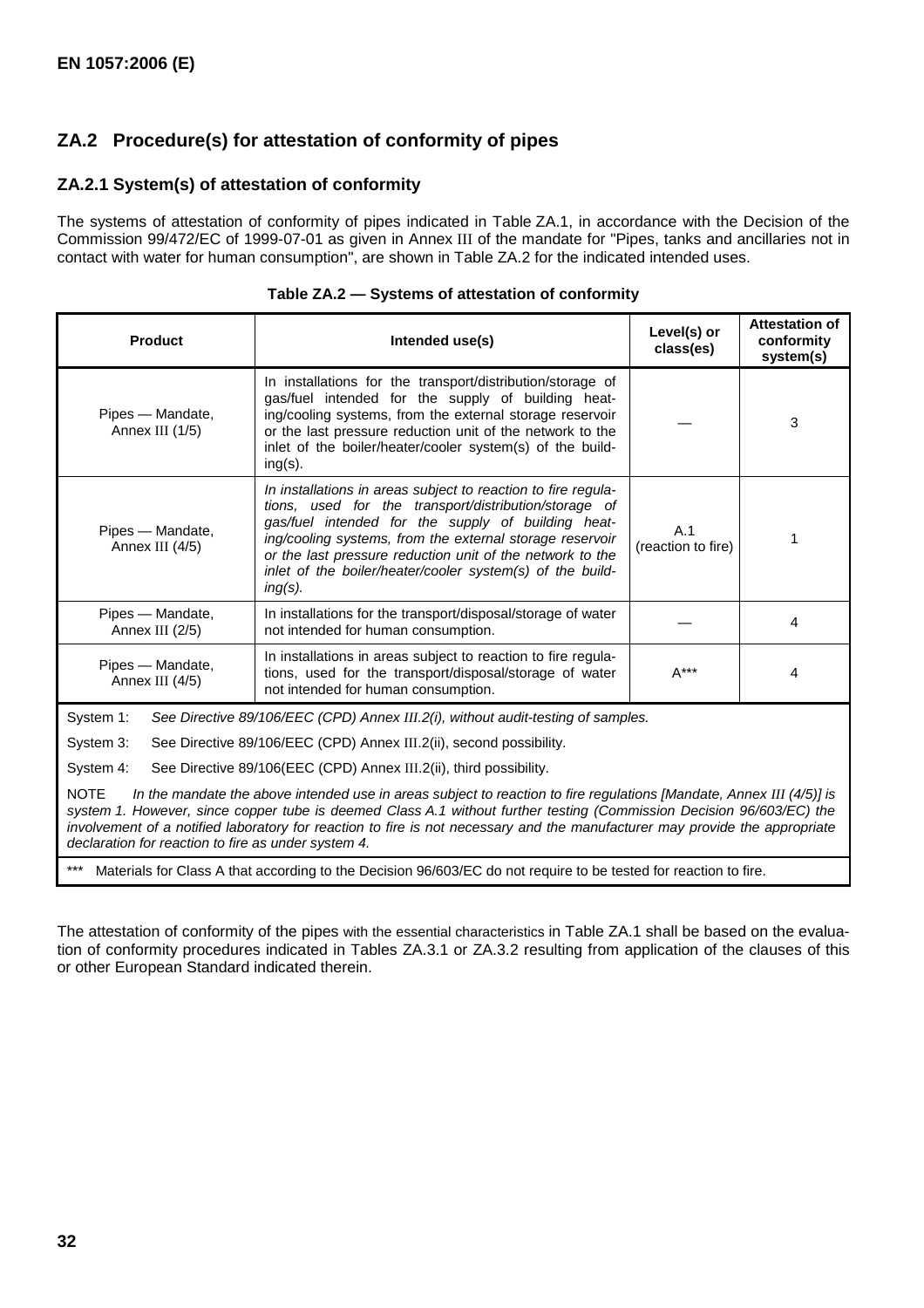| <b>Tasks</b>               |                                                       | Content of the task                                                      | <b>Evaluation of</b><br>conformity<br>clauses to apply |
|----------------------------|-------------------------------------------------------|--------------------------------------------------------------------------|--------------------------------------------------------|
| Tasks under the responsi-  | Factory production<br>control (FPC)                   | Parameters related to all<br>relevant characteristics of<br>Table ZA.1   | 8.3                                                    |
|                            | Initial type testing by the<br>manufacturer           | Reaction to fire                                                         | 8.2                                                    |
|                            |                                                       | Crushing strength                                                        |                                                        |
| bility of the manufacturer | Initial type testing by a<br>notified test laboratory | Internal pressure                                                        |                                                        |
|                            |                                                       | Dimensional tolerances                                                   |                                                        |
|                            |                                                       | Tightness: gas and liquid                                                | 8.2                                                    |
|                            |                                                       | Durability of crushing<br>strength, internal pres-<br>sure and tightness |                                                        |

#### **Table ZA.3.1 — Assignment of evaluation of conformity tasks for pipes under system 3 — 1/5**

#### **Table ZA.3.2 — Assignment of evaluation of conformity tasks for pipes under system 4 — 2/5**

| Tasks                                                    |                                             | Content of the task                                                    | <b>Evaluation of</b><br>conformity<br>clauses to apply |
|----------------------------------------------------------|---------------------------------------------|------------------------------------------------------------------------|--------------------------------------------------------|
| Tasks under the<br>responsibility of the<br>manufacturer | Factory production<br>control (FPC)         | Parameters related to all<br>relevant characteristics<br>of Table ZA.1 | 8.3                                                    |
|                                                          | Initial type testing by the<br>manufacturer | All characteristics of<br>Table ZA.1.                                  | 8.2                                                    |

## **ZA.2.2 EC Certificate and Declaration of conformity**

#### **ZA.2.2.1 Products under system 3**

When compliance with the conditions of this Annex is achieved, the manufacturer or his agent established in the EEA shall prepare and retain a declaration of conformity (EC Declaration of conformity), which entitles the manufacturer to affix the CE marking. This declaration shall include:

- name and address of the manufacturer, or his authorised representative established in the EEA, and place of production;
- description of the product (type, identification, use,...), and a copy of the information accompanying the CE marking;
- provisions to which the product conforms (i.e. Annex ZA of this EN);
- particular conditions applicable to the use of the product, (e.g. provisions for use under certain conditions);
- name and address of the notified laboratory(ies);
- name of, and position held by, the person empowered to sign the declaration on behalf of the manufacturer or his authorised representative.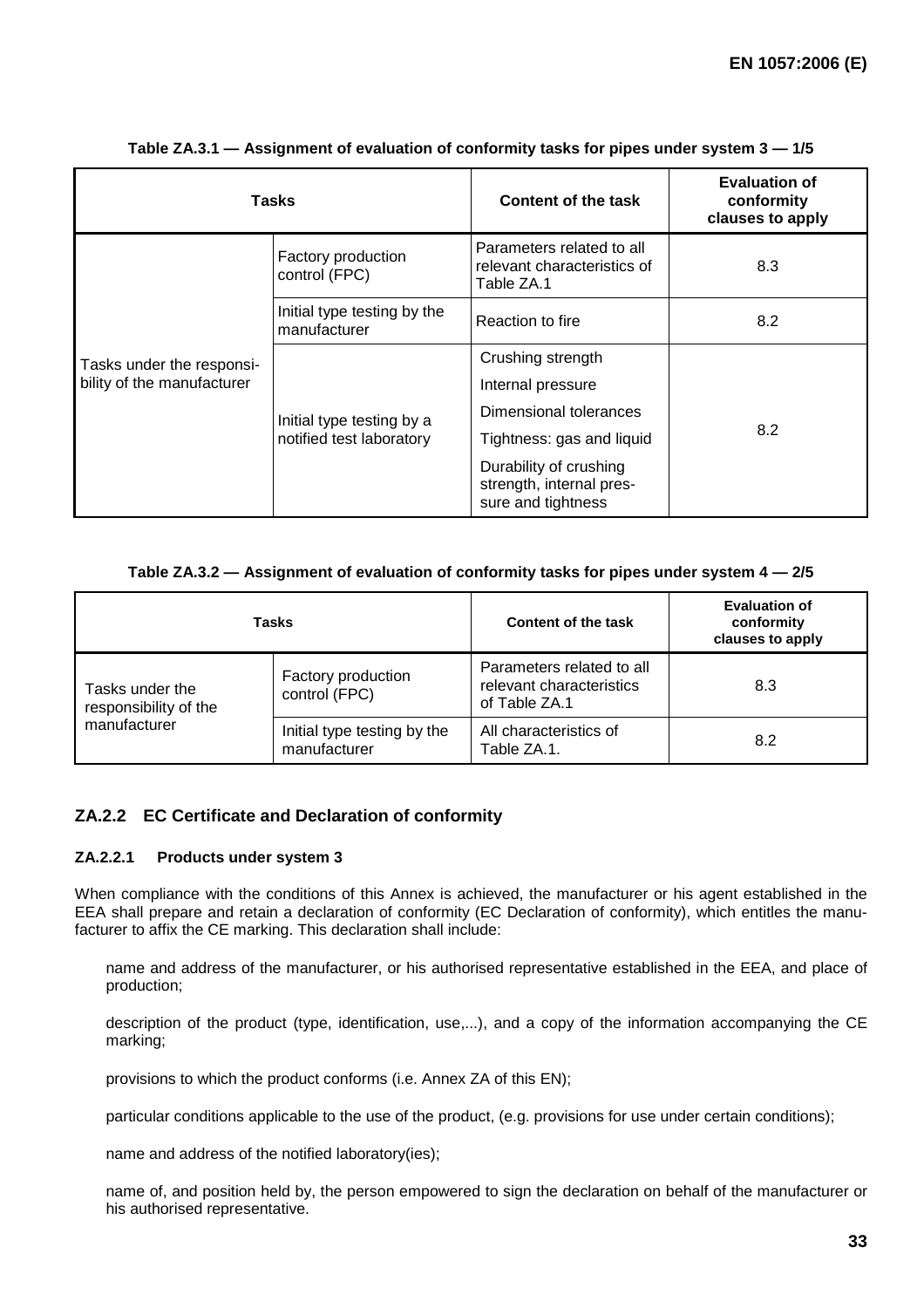#### **ZA.2.2.2 Products under system 4**

When compliance with this Annex is achieved, the manufacturer or his agent established in the EEA shall prepare and retain a declaration of conformity (EC Declaration of conformity), which entitles the manufacturer to affix the CE marking. This declaration shall include:

- name and address of the manufacturer, or his authorised representative established in the EEA, and place of production;
- description of the product (type, identification, use,...), and a copy of the information accompanying the CE marking;
- provisions to which the product conforms (i.e. Annex ZA of this EN);
- particular conditions applicable to the use of the product (e.g. provisions for use under certain conditions);
- name of, and position held by, the person empowered to sign the declaration on behalf of the manufacturer or of his authorised representative.

The above mentioned declaration and certificate shall be presented in the official language(s) acceptable to the Member State in which the product is to be used.

## **ZA.3 CE marking and labelling**

The manufacturer or his authorised representative established within the EEA is responsible for the affixing of the CE marking. The CE marking symbol to affix shall be in accordance with Directive 93/68/EC and shall be shown on the pipes (or when not possible it may be on the accompanying label, the packaging or on the accompanying commercial documents e.g. a delivery note). The following information shall accompany the CE marking symbol:

- name or identifying mark and registered address of the producer;
- last two digits of the year in which the marking is affixed;
- reference to this European Standard (EN 1057);
- description of the product: generic name, material, dimensions, … and intended use;
- information on the essential characteristics listed in Table ZA.1 which are to be declared:
	- values and, where relevant, level or class (including "pass" for pass/fail requirements, where necessary) for each essential characteristic as indicated in "Notes" in Table ZA.1;
	- "No performance determined" for essential characteristics, where this is relevant;
	- as an alternative, a product designation which shows some or all of the essential characteristics (where the product designation covers only some essential characteristics, it will need to be supplemented with declared values for other essential characteristics, as above).

The "No performance determined" (NPD) option may not be used where the essential characteristic is subject to a threshold level. Otherwise, the NPD option may be used when and where the essential characteristic, for a given intended use, is not subject to regulatory requirements in the Member State of destination.

Figure ZA.1 gives an example of the information to be given on the product, label, packaging and/or commercial documents.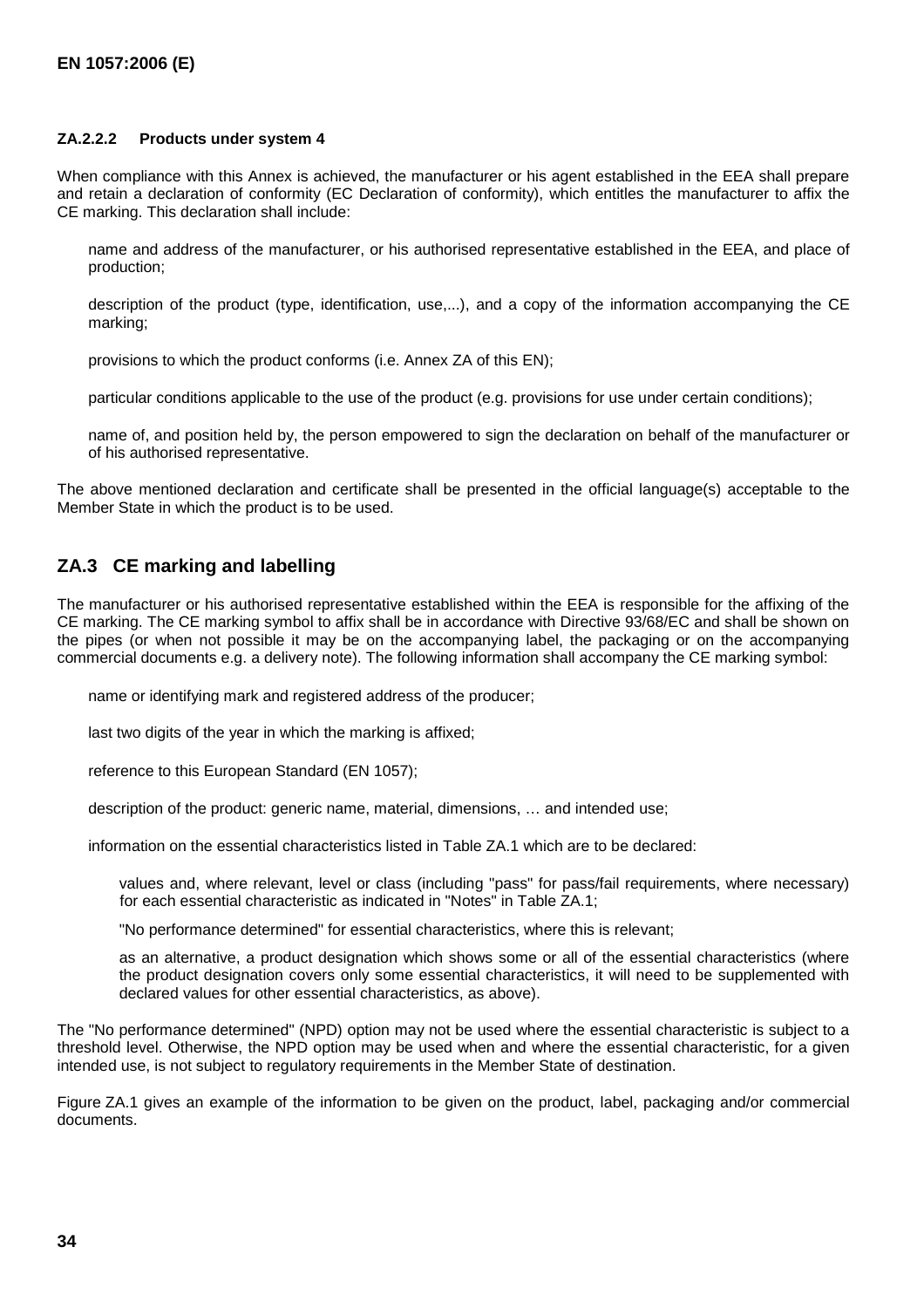| CE                                                                                     |                               | CE conformity marking, consisting of<br>the "CE"-symbol given in<br>Directive 93/68/EEC. |
|----------------------------------------------------------------------------------------|-------------------------------|------------------------------------------------------------------------------------------|
| AnyCo Ltd, PO Box 21, B-1050                                                           |                               | Name or identifying mark and<br>registered address of the producer                       |
| 06                                                                                     |                               | Last two digits of the year in which<br>the marking was affixed                          |
| <b>EN 1057</b>                                                                         |                               | No. of European Standard                                                                 |
| Seamless, round copper tubes for water and gas in sanitary and<br>heating applications |                               | Description of product                                                                   |
| intended to be used in:                                                                |                               | and                                                                                      |
| Drainage, and disposal of other liquids and gaseous waste;                             |                               | information on regulated characteristics                                                 |
| Supply of fuels, oil and other liquids (including hot water heat-<br>ing systems);     |                               |                                                                                          |
| Fire suppression and extinguishing systems;                                            |                               |                                                                                          |
| Supply of gases, pressure and vacuum systems;                                          |                               |                                                                                          |
| Storage fixtures.                                                                      |                               |                                                                                          |
| Product designation: Copper tube EN 1057 - R220 - 12 x 1,0                             |                               |                                                                                          |
| Reaction to fire:                                                                      | Class A.1                     |                                                                                          |
| Crushing strength:                                                                     | <b>NPD</b>                    |                                                                                          |
| Internal pressure:                                                                     | <b>NPD</b>                    |                                                                                          |
| Dimensional tolerances:                                                                | pass                          |                                                                                          |
| Resistance to high temperature:                                                        | Suitable for use up to 120 °C |                                                                                          |
| Weldability:                                                                           | pass                          |                                                                                          |
| Tightness: gas and liquid:                                                             | pass                          |                                                                                          |
| Durability of crushing strength,<br>internal pressure and tightness:                   | pass                          |                                                                                          |

**Figure ZA.1 — Example CE marking information**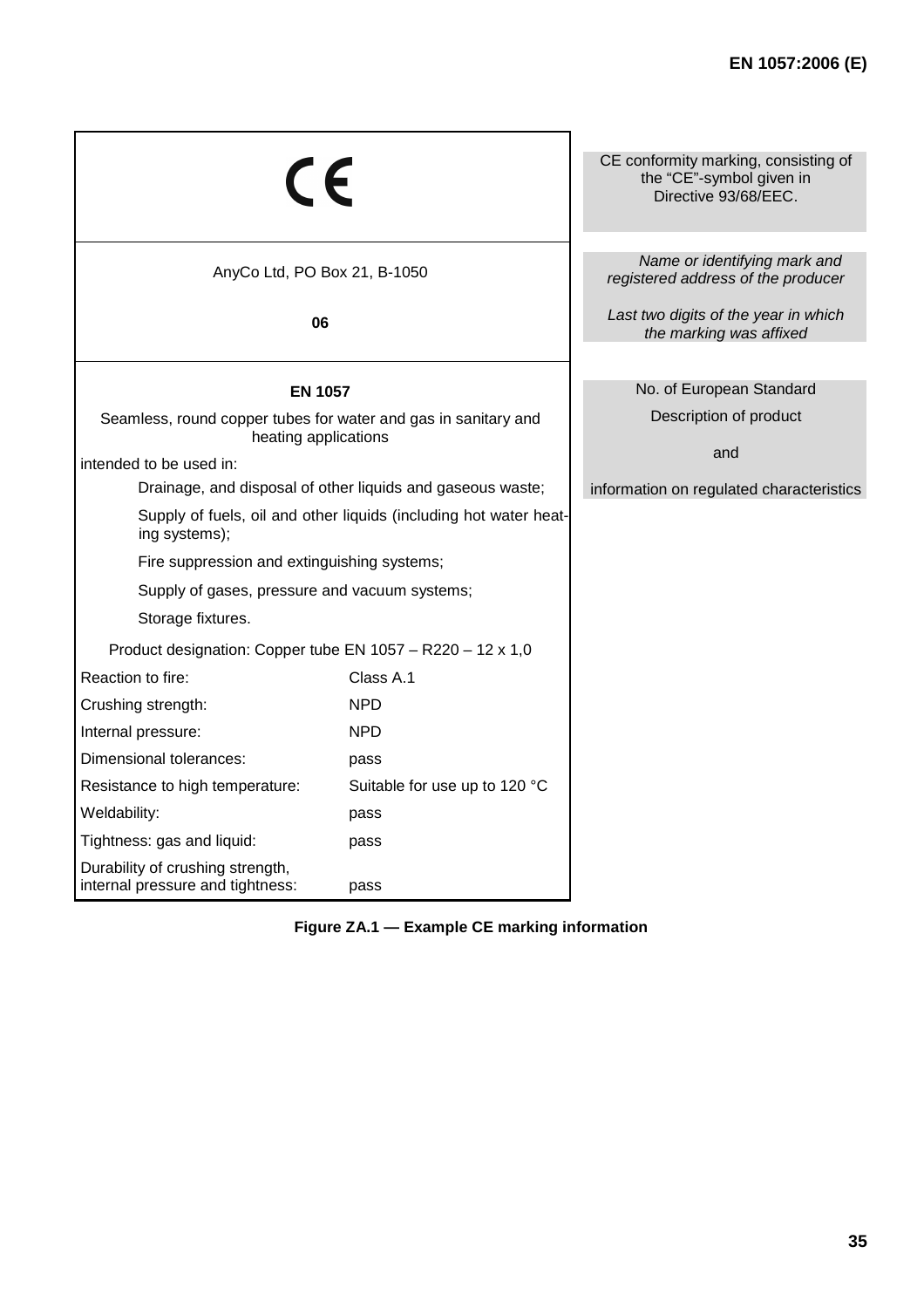## **Annex ZB**

(informative)

## **Relationship between this European Standard and the Essential Requirements of the EU Pressure Equipment Directive (PED) 97/23/EC**

This European Standard has been prepared under a Mandate given to CEN by the European Commission and the European Free Trade Association to provide a means of conforming to Essential Requirements of the New Approach Directive 97/23/EC.

Once this standard is cited in the Official Journal of the European Communities under that Directive and has been implemented as a national standard in at least one Member State, compliance with the clauses of this standard given in Table ZB.1 confers, within the limits of the scope of this standard, a presumption of conformity with the corresponding Essential Requirements of that Directive and associated EFTA regulations.

For this harmonised supporting standard for materials, presumption of conformity to the Essential Requirements of the Directive is limited to technical data of the material in the standard and does not presume adequacy of the material to specific equipment. Consequently the technical data stated in the material standard should be assessed against the design requirements of the specific equipment to verify that the Essential Requirements of the Pressure Equipment Directive (PED) are satisfied.

| Clause(s)/<br>subclause(s)<br>of this EN | Subject                                                           | Qualifying<br>remarks/Notes           |
|------------------------------------------|-------------------------------------------------------------------|---------------------------------------|
| 7.2                                      | Material properties                                               | Annex I, $4.1(a)$<br>of the Directive |
| 11                                       | Conformity of material and manufacturer's certified documentation | Annex I, 4.3<br>of the Directive      |

#### **Table ZB.1 — Correspondence between this European Standard and Directive 97/23/EC**

**WARNING —** Other requirements and other EU Directives may be applicable to the product(s) falling within the scope of this standard.